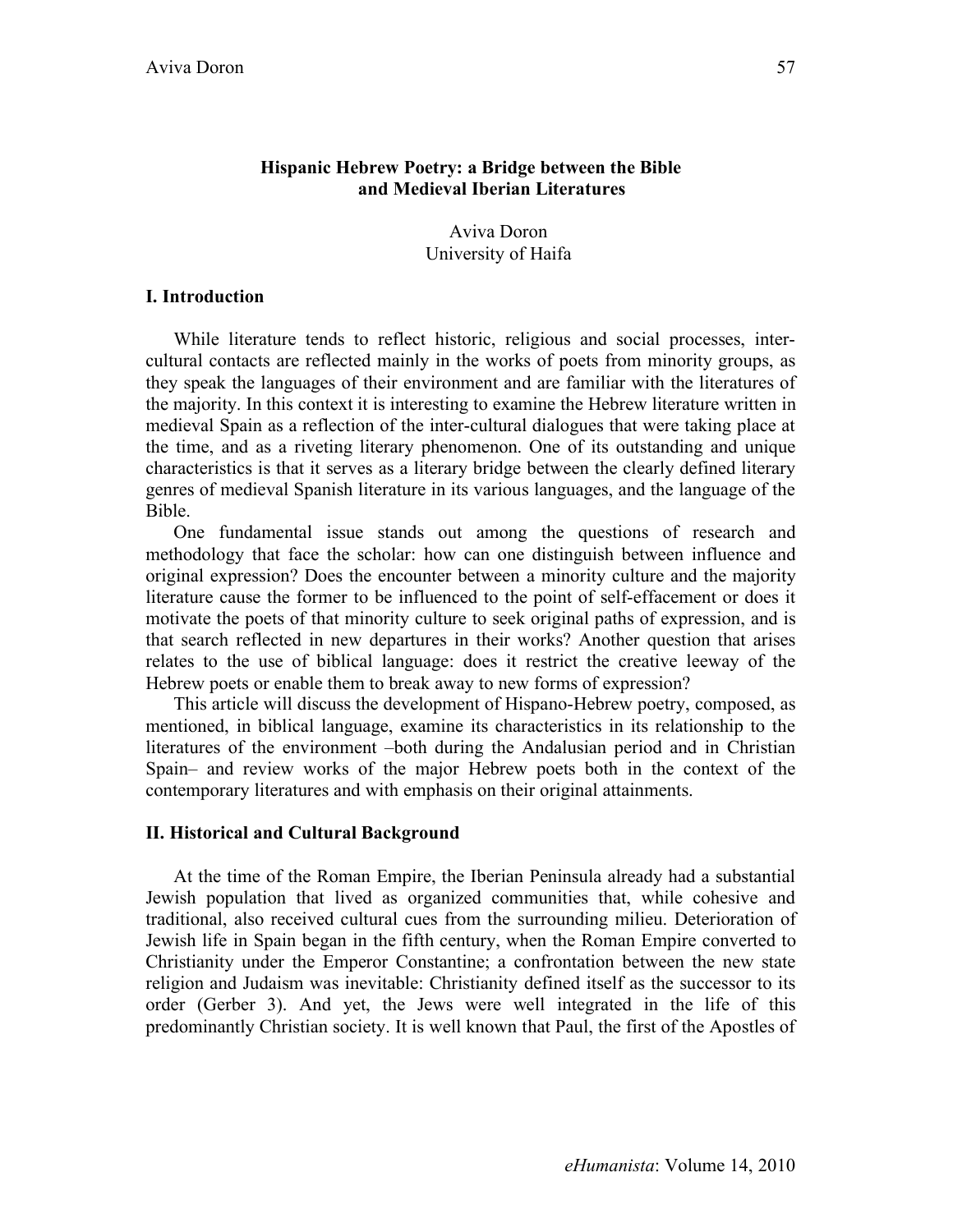Christianity, intended to visit Spain to make contact with its Judeo-Christian congregation.

When the Visigoths arrived, they found a Jewish population that was well integrated and in fact formed an influential part of society. However, when the Visigoth king abandoned his Aryan faith and converted to Catholicism in ca. 589, the status of the Jews began to deteriorate. The two centuries of Visigothic persecutions following Recared's conversion comprise one of the darkest periods in Jewish history in the Iberian Peninsula Spain. Under laws enacted by the Visigoth rulers, Jews were prohibited not only from practicing their religion but also from playing a part in economic life: a strict ban was imposed on Jews maintaining commercial links with Christians or managing the estates of wealthy landlords. They were banned from state service and from keeping slaves or having Christian tenants. Severe penalties were imposed on anyone who tried to evade being baptized by the Church or who continued with Jewish ritual practices. Furthermore, any Jews who did not abandon their religion were banned from entering coastal towns: this was in order to ensure they would not make any attempt to leave the country. At the Church Synod held in Toledo in 694, this virulently anti-Jewish policy was endorsed and that is most probably the last extant record of Christendom's uncompromising struggle against Judaism in Visigoth Spain, and testimony to the fact that the Jewish community was on the verge of annihilation (Gerber 10-16).

Relief came from an entirely unexpected direction, that of Islam. When the Muslims invaded Spain in 711, they believed that the Jews came under their protection and that the regime was obliged to grant them freedom of worship since, in the Muslim religious perception, adherents of all three monotheistic faiths worship the same God. Jews were then permitted to act as merchants in the fortified parts of certain towns and assumed the obligations as well as the rights involved in defense of the city and their own self-defense, and this situation continued later under Christian rule of Spain.

In the tenth century, Caliph Abd ar-Rahman III (912-61) suppressed the individual political forces and established a powerful and advanced united kingdom. Cordoba, the capital of the kingdom, was a center of culture and the ultimate destination of traders and scholars from Mediterranean countries. Its cultural life was of such a high standard and so rich that it came to be known throughout Europe, and indeed came to be seen by historians as a cultural model. Individuals of different religions worked together on economic and scientific texts and conducted a prolific literary dialogue. Alongside the cultural development taking place in the ruling Muslim society, Jewish culture was also developing. Cordoba was also the birthplace of the two philosophers whose influence on general intellectual history is still noticeable today: the Muslim Ibn Rushd –Averroes (1126-98)– and the Jewish philosopher Maimonides (1135- 1204) who was to become the greatest spiritual mentor of the entire Jewish people.

Early in the eleventh century Muslim Spain, al-Andalus, which had been such a powerful entity, disintegrated and was broken up into several small states. An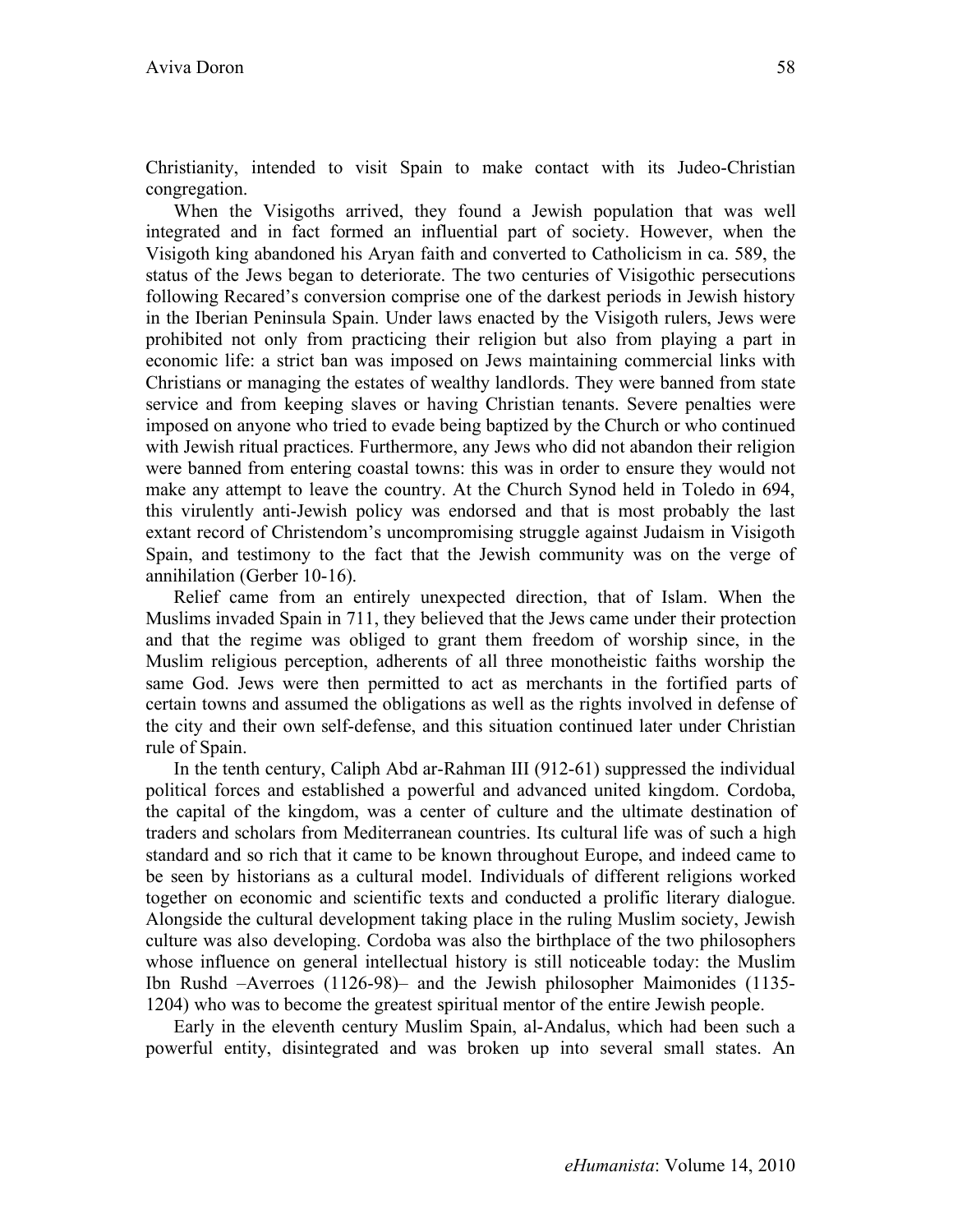aristocratic Republic was set up in Cordoba and another in Seville, until the Abbad family seized the reins of power there. In Zaragoza and Valencia, rulers emerged who identified as Arabs while Málaga, Granada, Badajoz and Toledo were ruled by Berbers.

The course of Jewish history is intertwined with these political upheavals. The Jewish communities prospered and declined parallel with the rise and fall of the surrounding societies. The Jews were involved in the courts of the ruling ministers and indeed wielded considerable influence on political developments. An interesting example of this may be found in the case of Shemuel ha-Nagid Ibn-Nagrila (993- 1056) –who held political positions of the highest importance in the kingdom of Granada. He was deputy to the king, was involved in the external and internal politics of the kings of Granada and indeed held the office of Minister and Commander of the Army in Granada. For years he led the army in its wars and victories over the neighboring Muslim Principalities. Yet at the same time he was also a renowned poet who wrote in Hebrew and an outstanding Talmudic scholar who engaged in theological debates<sup>1</sup> with the poet Ibn Hazm  $(994-1064)$ , one of the greatest Muslim scholars of his day (Baer 1959, 9-22; Ashtor 81-102, 152-72; Beinart 11-17; Stillman 1979, 210-32).

Centers of Jewish culture developed in the capitals of the al-Andalus and the Jews became adept at combining involvement in the life of society at large with preservation of their own cultural identity. They held key positions in the economy and in the administrative and bureaucratic authorities, while at the same time continuing to cultivate their spiritual heritage. Impressive spiritual and literary achievements were attained by Jewish scholars at the centers of Jewish culture in the major cities of Andalusia –Cordoba, Granada and Seville. These achievements were recognized and admired by the whole of the society in which they functioned as well as by the entire Jewish world, which began to regard Spanish Jewry as the spiritual center and source of inspiration to Jewish communities everywhere.

In the middle of the twelfth century, the Almohads invaded Spain, overturning the regimes in the Andalusian kingdoms and destroying the cultural centers.<sup>2</sup> They also dealt a mortal blow to the centers of Jewish culture in the southern parts of the Iberian Peninsula. From this time forward, the focus of Jewish cultural life moved to the areas of Christian Spain. While Hebrew culture in Muslim Spain attained the apex of its development, more modest foundations were laid in the areas under Christian rule in Northern Spain for new centers of Jewish life and culture. With the decline of the southern Muslim cities, more attention focused upon the towns of Christian Spain, and their Jewish spiritual centers began to attract attention. Hebrew literature and

 $1$  On the character of the theological debates of the Middle Ages –particularly the debates between Judaism and Christianity– see Ben-Sasson 243-54; Baer 1959, 58 and 100-10; 308-63. <sup>2</sup>

 $2$  This fundamentalist Muslim tribe took over the cities of Andalusia, destroyed the elaborate cultural centers, and demanded that the Jews and Christians convert to Islam. See Gerber 1992, 80-83; Baer 1959, 44-45.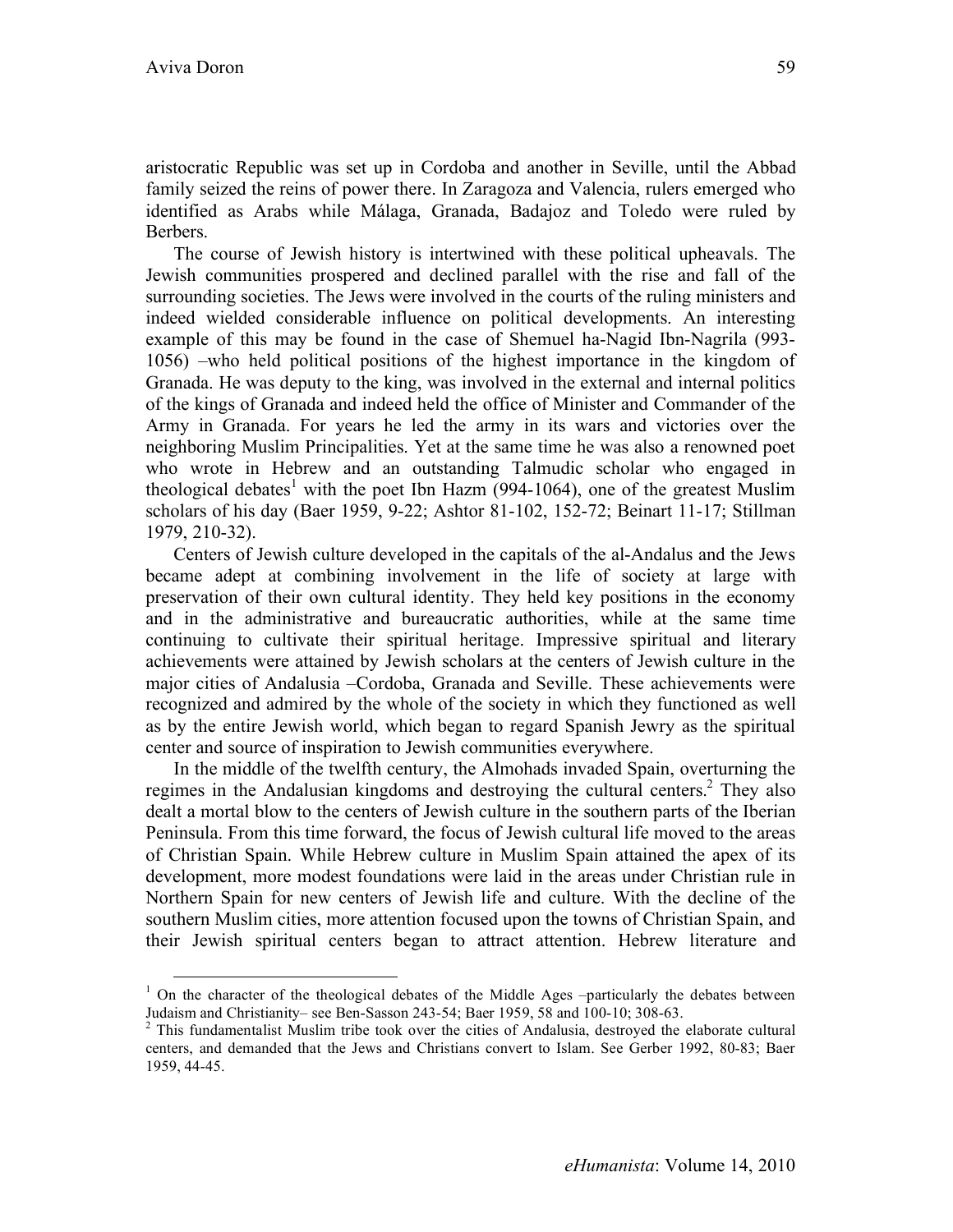theoretical writing in fact moved to Christian Spain and continued to develop there until the end of the fifteenth century (Baer 1959, 69-90; Pagis 1970, 10; Pagis 1976, 173-75, Septimus 2, ff).

In Christian, as in Muslim Spain, the Jews were involved in the economic and cultural life of the general society. The Christian rulers found it to be most advantageous to seek the assistance of Jews who were well versed in Arabic language, commerce, administration and statesmanship –as a result of the experience they had garnered in the more advanced region of Andalusia. The most distinguished Jewish personalities, from among those invited to attend the King's court, were appointed to key positions in the kingdom. Jews served the Christian kings in politics and administration and held important political positions. In the reign of King Alfonso X the Wise (1221-84), several Jews were explicitly given the title of Secretaries to the King –there were more of them in the fourteenth century– and this title covered several positions that are not easy to define today. Political importance may also be attributed to the post of physician to the royal court.<sup>3</sup>

While the Jews were becoming involved in the apparatus of society as a whole, the religious rights that they had enjoyed under the earlier Castilian kings were restored to them. Alfonso X the Wise was not going to deprive them of those rights. He gave considerable support to the autonomous organizational development of the Jewish communities and appointed certain Jewish individuals to economic posts while others were admitted to the close circle of scholars and writers who attended his court. His personal relations with the Jews went far beyond the regular bounds of the requirements of *Realpolitik*. <sup>4</sup> In the field of culture as well, the Jews' integration in broader Spanish society was remarkable. Access to source material of classical literature and knowledge in this era was dependent upon knowing the Arabic language or the skills to read and interpret Latin sources.<sup>5</sup>

Among the leading intellectuals in Christian Spain who knew Arabic were Jewish scholars who, while continuing with their own philosophical and literary writings,

<sup>&</sup>lt;sup>3</sup> The Cultural court of Alfonso X serves as a prominent example. The cultural conception of the Wise King is discussed by Márquez Villanueva 1994. In the prologue, he claims: "La obra de Alfonso X el Sabio es única no sólo por su volumen, sino por su carácter fundacional de una cultura de valor permanente y universal. . . .La labor creadora de don Alfonso representa la creación con que un hombre, excepcional en ser a la vez un gran realista y un gran visionario, acepta con todas sus consecuencias la crisis de un largo pasado y elabora un proyecto innovador enfocado hacia el futuro" (11-12). For general bibliographies of Alfonso X, see Snow 1977. On the cosmopolitan nature of Alfonso X's court, see Dronke 1969, 71; López Estrada 1974, 122; Díaz Esteban 1983. For reflection of this phenomenon in Hispanic-Hebrew literature see Doron 1995, 129-140. Many scholars have discussed the involvement of the Jews in the social, economic and cultural life of Toledo: León Tello 67-135; Fernández Suárez 101; Carpenter; Gutwirth; Roth 1986, 189-220; Gil. On the relations between Jews and Christians in Castile, see Carrete Parrondo 1978, 15-21 and Amador de los Ríos 1975, 337- 498.<br><sup>4</sup> See Baer 1959, 23-69; Carpenter.

<sup>&</sup>lt;sup>5</sup> On the involvement of the Jews of Toledo in the translation projects which played a central role in the cultural life of the period, see Singer 1927, 173-283; Gil 1985; Menendez Pidal 1985, 253-60; Roth 1985, 43-55; Márquez Villanueva 1994, 66-81; Castro 1984, 12-18.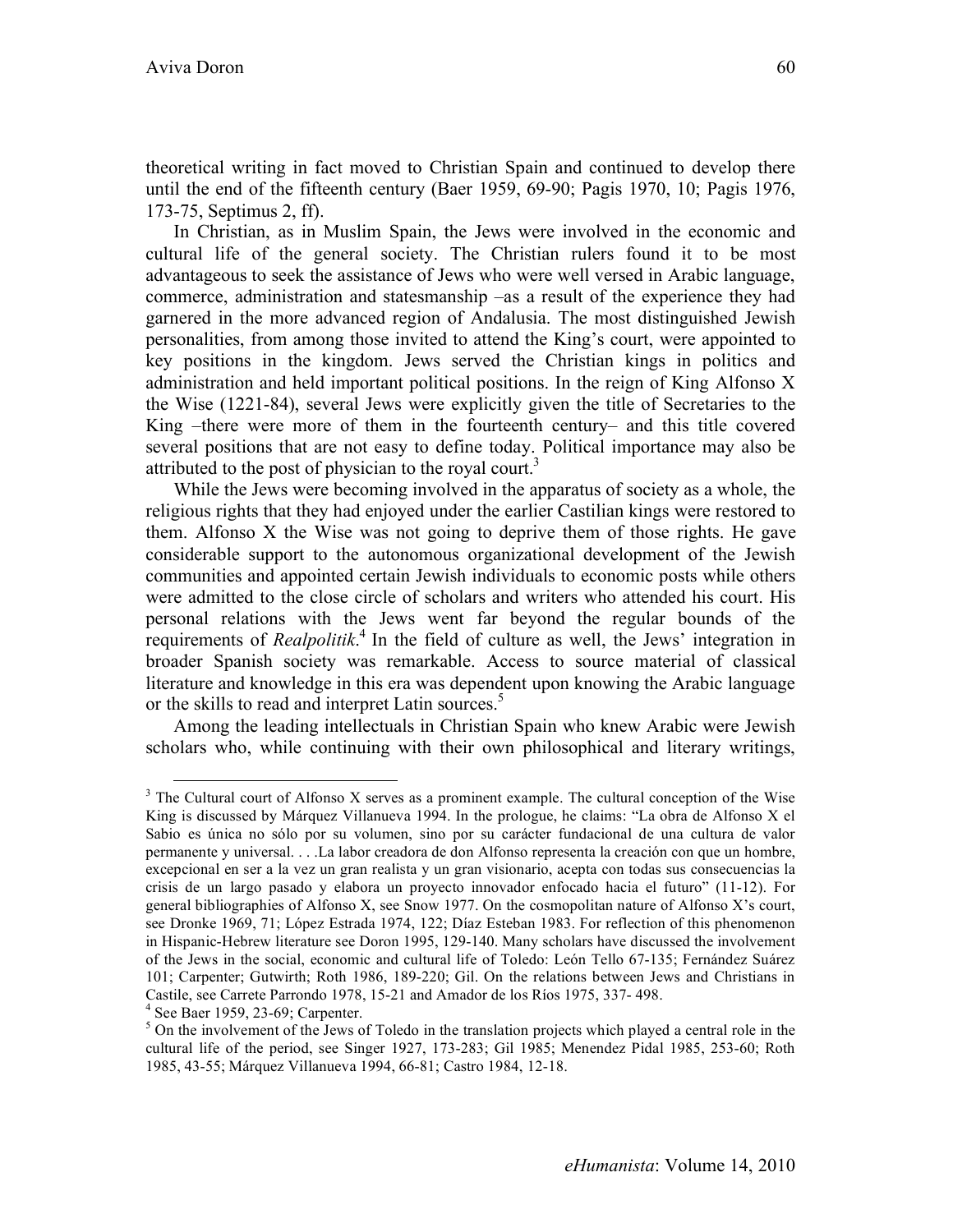maintained their links with the attainments of the culture that had evolved in al-Andalus.

The important contributions of these Jewish scholars are well known in Science (Romano) and Philosophy.<sup>6</sup> One of their major contributions was the translations rendered by the Toledo School of Translators (*Escuela de traductores*) which included scientific and philosophical dissertations and outstanding literary works, as well as classics such as the writings of Aristotle and Plato (which had been translated from Greek into Arabic by Muslim and Jewish translators many years earlier in al-Andalus). Some of these translations were from both Greek and Hebrew (Deyermond 102ss). At this important institution, which created a bridge of knowledge through its translations into both Latin and Spanish (King Alfonso X had determined that Spanish should be the language of learning so as to make it more widely accessible) (Márquez Villanueva 1990, 1994) teams of Jews, Muslims and Christians worked together and in harmony. Americo Castro concluded that Europe, as the representative of Western civilization, is greatly indebted to this splendid establishment, particularly to the Jews whose role in the enterprise of translation was highly significant.<sup>7</sup>

### **III. The Birth of Secular Hispanic Hebrew Literature**

The Jewish inhabitants of Spain at that time, though an integral part of the general society and exposed to the surrounding cultures, faced a significant and fateful dilemma: should they remain closed off to outside influences and confine themselves to the paths of the Jewish heritage or should they open doors to a cultural and literary discourse with their neighbors. The opening shot in this drama was fired by the poet Dunash Ben Labrat, who came to Cordova to the court of Hasdai Ibn Shaprut (875- 905) who was the first Spanish Jew to be mentioned in the Arabic sources, and president of the Jewish community of al-Andalus. He was a diplomat, and a statesman, a court physician and trusted adviser to the caliph Abd ar-Rahman III. It is during his reign that we see the sudden development of a flourishing, creative, and highly independent Jewish community in Spain (Stillman 55-56).

Dunash ben Labrat wrote his poetry in the language of the Bible, which was the literary language of the Jewish poets. Although they were involved in Arab society, spoke in Arabic and were quite familiar with Arabic literature, the Jewish poets continued to create in the literary language of their own culture, which was Hebrew. Even when they begin to adopt motifs and forms from Arabic secular poetry, $8$  they chose to continue writing in biblical Hebrew along with literary Arabic, which was the

 <sup>6</sup> On Jewish Philosophy in Medieval Spain, see Singer; Guttman; Husik; Woflson; Twersky; Idel: Ravitzky.

 $<sup>7</sup>$  See Castro 12-18; Romano 104-32.</sup>

<sup>&</sup>lt;sup>8</sup> On the life and poetry of Dunash Ben Labrat, see Allony's introduction to his edition of Ben Labrat's poetry (5-47); Schirmann and Fleisher 1995, 119-29.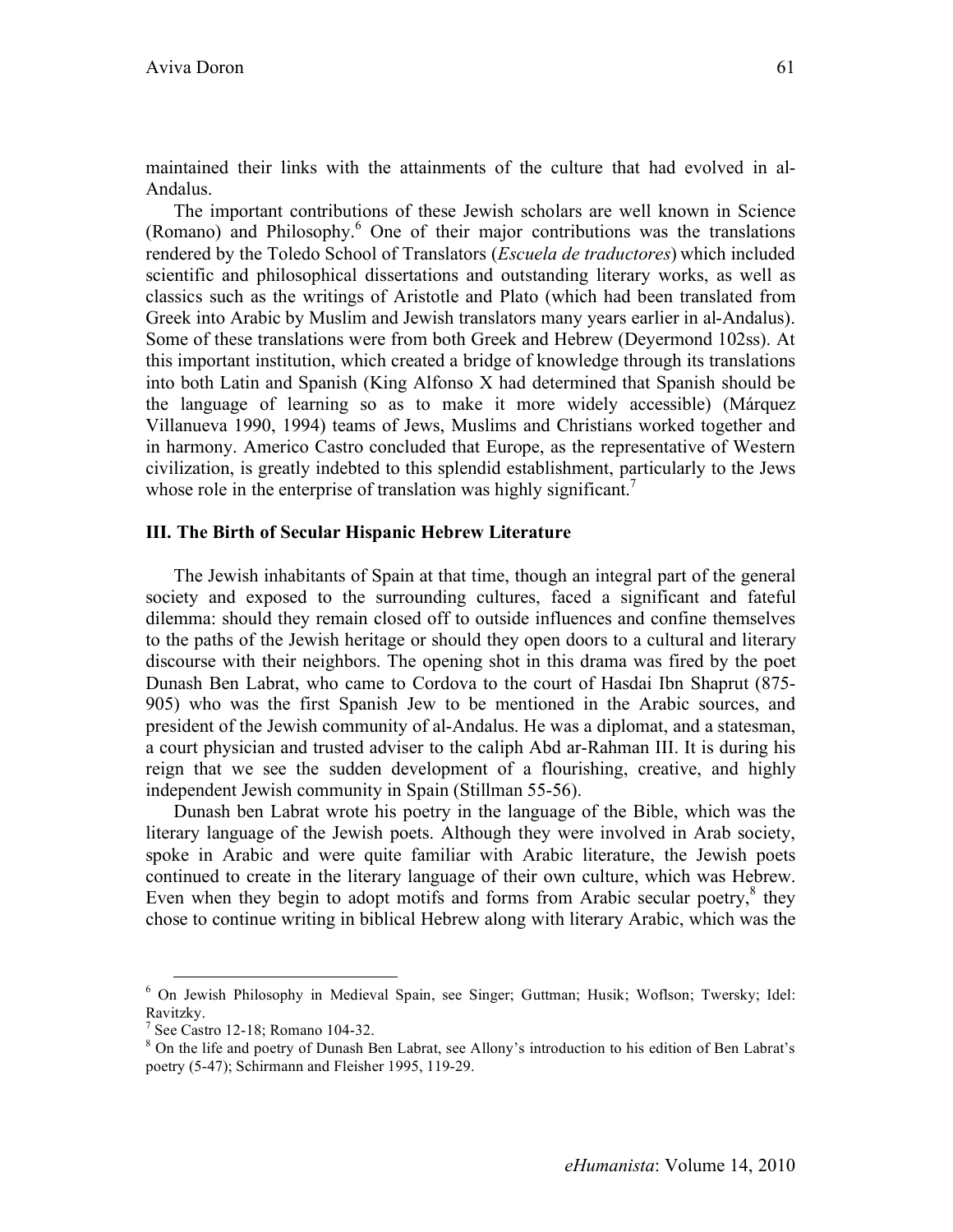language of the Koran (Pagis 1976; Schirmann and Fleisher 1995, 119-29; Schirman 1960, 27-30).

The historic decision regarding the nature of the development of Hebrew literature was not taken lightly. In Spain, too, as in so many instances throughout history, there was no lack of people who displayed overt hostility towards any attempt to extend the borders of traditional culture. They fiercely opposed any open approach to the new sciences and these included philosophy, to which they objected on the grounds of having its origins in Greek pagan and Arab Muslim sources. They rejected any possibility of accepting poetic norms originating in a foreign literature, particularly where secular poetry was concerned, which they deemed to be irreconcilable with the spirit of ancient poetry. They insisted that it was totally unacceptable to introduce "foreign meters" into texts written in the language of the Bible –the holy tongue.

It is impossible to describe Jewish culture today without the contribution made by Maimonides and the other philosophers, whose writings reflect cultural openness. Hebrew literature, to this day, is enriched by the influence of the Hebrew poetry which was created in Spain on the basis of an open cultural approach. The most important example may be found in the poetry of H. N. Bialik, the greatest poet in modern Hebrew literature, who was aware of the influence of Ibn Gabirol and Yehuda Ha-Levi on his work. The poetry of Spain also flows through the veins of late 20th- and 21st-century Israeli poems, such as those by Yehuda Amihai, Ozer Rabin, Aviva Doron, Roni Somek.<sup>9</sup>

The Hebrew poetry of al-Andalus therefore reflects a revolutionary and dramatic cultural turning-point that was to determine the character of Spanish Jewry for eight centuries, and was also to affect the subsequent Diaspora period of Spanish Jewry. Indeed, it influenced the development of Jewish culture through the generations. The decision to open out to the neighboring cultures was most significant and its implications are felt to this day.

It is only in the context of the decision taken to open out to the surrounding cultures that one can understand the impact of the literary encounter that evolved between the Hebrew poets and Arabic poetry. Hebrew poetry, whose origins lie in the Old Testament, never ceased to develop, even long after the Book of Books had been completed. However, prior to this period in Hispanic Jewish history, the Hebrew poets focused mainly on liturgical poetry that centered upon praise of the Almighty, and the power that He had to rescue the People from its troubles.<sup>10</sup>

The encounter with Arabic secular poetry proved to be an inspiration to Hebrew poets and a wellspring of innovative creativity. Liturgical Hebrew poetry was still being written in Spain but at the same time –after a thousand years of silence on these matters a new stream of poetry emerged that focused upon the individual and his lifecycle; a genre that came to be known as secular or non-liturgical poetry, reflecting the

 <sup>9</sup> See Schirmann and Fleisher 1995, 129-43; Sáenz Badillos 1980, 1986; Arie Schippers, 1997, 2003; Drory.<br><sup>10</sup> See Fleischer; Hazan.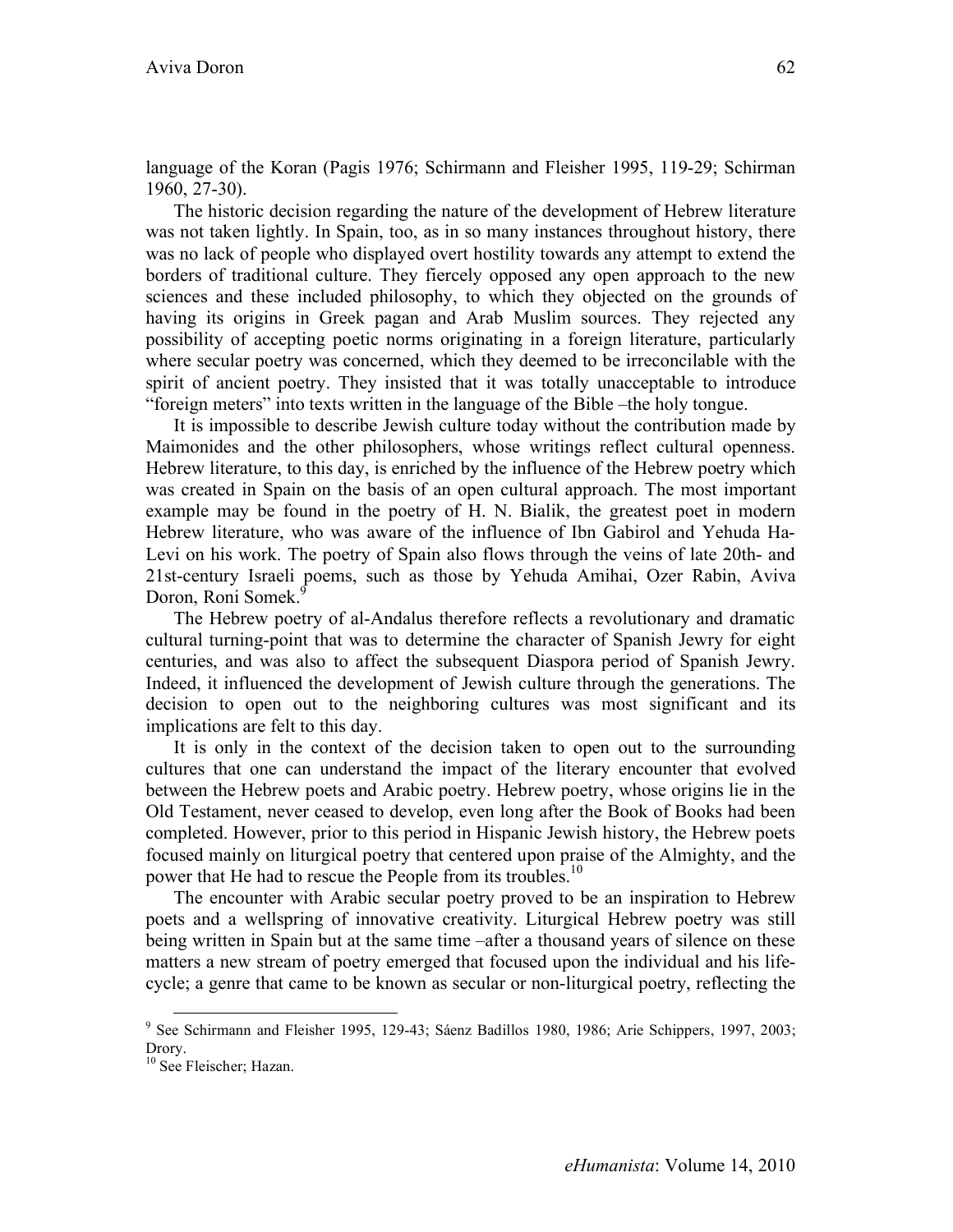ordinary lives of the people. It included songs of love and wine, of mourning for the dead, of praise for generous donors, or pleadings over the troubled state of man whose life is so short –and other motifs reflecting the human condition.

In his description of Andalusian poetry, Henry Pères wrote: "The Andalusians love poetry in itself for its rhythm which springs from the lips and because here, the 'spoken word' is music before it is ideas" (Pères 68). The concept of poetry as an artistic fabric composed of sounds, rhythms and agreed combinations of words was integral to Andalusian poetry. In both the Arabic and the Hebrew poems, emphasis was placed upon the design of the prosody and the poetic embellishments. Poets were expected to compose their verses in accordance with a set of conventions relating to thematic categories, and competed against each other over who could come up with the more brilliant development of rhetorical elements, word play and images drawn from familiar and accepted motifs.<sup>11</sup>

According to T. S. Eliot, the principal purpose of poetry is to cause pleasure. Andalusian poetry lived up to this basic criterion honorably. The pleasure that it gave its audience arose from the combination of the familiar with variations upon it. The pleasure that we derive from the familiar has deep psychological roots and takes us back to the very origins of literature, when the artists would appear before the community and tell the same tale over and over again, narrating and acting out the well-known story.<sup>12</sup>

In Andalusian poetry, the familiar was expressed through conventional and agreed motifs, through a given and expected set of images pertaining to every genre, and through established rhythms (where even changes in meter were never allowed to interfere with the familiar flow of the poem or to upset the monotony characteristic of the genre). Variations were introduced through play on biblical allusions, the development of figurative ornaments and rhetorical and imagist virtuosity on the part of the individual poet. These poets, who were fully versed in the Hebrew language and its literature, displayed linguistic brilliance in their creative exploration of its treasures.

The conventional motifs to a large extent determined the framework for the specific theme. Thus, for example, the beloved in Andalusian poetry could not be described as anything other than a beautiful woman ('the light in the firmament' for example), as a source of pleasure and delight, but also as cruel, lethal, captivating etc. Of course, there was no place for description of emotions –either of the love object or of the first-person self in the poem: he was confined to expressing admiration for her beauty. At the most, he could describe a hedonistic moment, or alternatively describe

 $11$  The phenomenon of Hebrew poetry in Spain applying the poetic norms and standards of contemporary Arabic Andalusian poetry has been discussed by many scholars. See Yellin; Schirmann;

Pagis 1976; Sáenz Badillos and Targarona Borrás 1988, 9-22.<br><sup>12</sup> This psychological trait lies behind the tradition dating back to ancient societies of the whole tribe gathering to listen to its story-teller tell the same tale over and over again, a tradition out of which emerged over time the familiar tales of mythology. The same trait is to be found in children who look forward to hearing the same story told in the exact same words over and over again.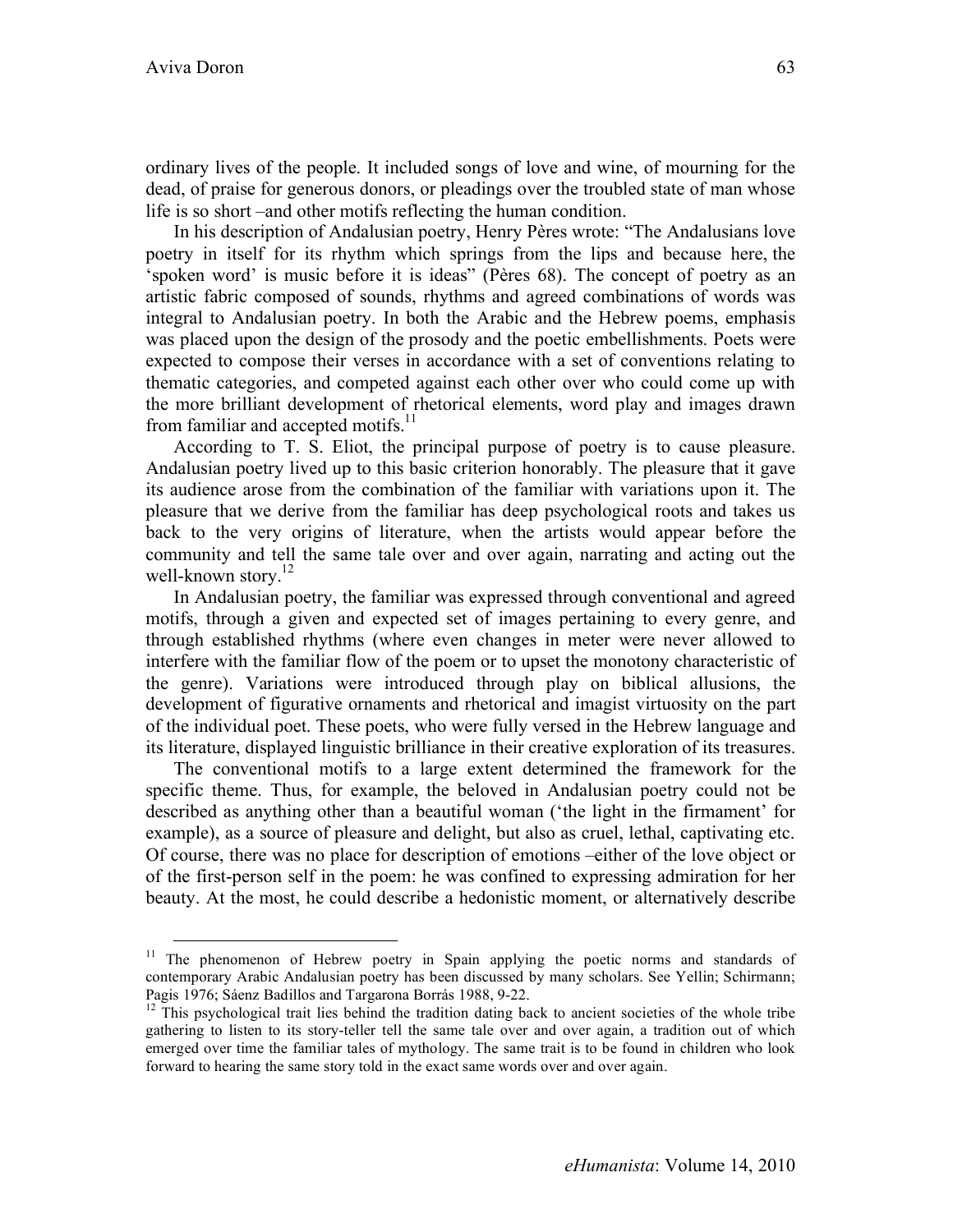the form of suffering to which he was subjected: that he was love-stricken, dying for his beloved, a slave, a captive to his love.<sup>13</sup>

Even in eulogizing the dead, the poet was confined to conventional form, content and description, and if he sought to praise a man –be it an eminent personality or a valued friend– he could do so naming only a limited number of qualities which he might attribute to him: while he might speak of his wisdom, his courage, his loyalty and his leadership or praise his brilliance in writing, he was not permitted to step beyond this schematic circle and express admiration for any other quality that might more aptly apply to the personality of the individual.<sup>14</sup>

When the Hebrew poets came upon the highly developed Arab secular poetry, they looked upon it as a model to be emulated and based their own works on the poetic principles that had evolved in this Arabic poetry over so many years: the metric genres, the conventional motifs of each genre, the structures, the meters etc. They accepted the conventional restrictions that characterized Arabic poetry, which was divided into thematic genres and required that the poet abide by certain set motifs and anticipated images for each genre.

The following examples illustrate this point: A poem by the Arab poet, Abu Tammām depicts the lover whose suffering prevents him from sleeping: "You have kept the pleasure of sleep from my eyes" (466). The lover's sleep is also stolen from him in a poem by the Hebrew poet Shmuel Hanagid: "[The beloved ones] have stolen my sleep" (1: 303, no. 178). The eyes of the gazelle are spears, and the lover must plead with him and ask him for mercy. Thus in Ibn 'Abd Rabbihi: "O you who torture me, have consideration for a tortured heart!" (81). And Shmuel Hanagid: "For whom have the eyes of gazelles sharpened a sword, for whom? Slowly, go slowly, sustain my heart and have mercy" (1: 308, no.191). The beloved woman is compared to the sun and her hair is compared to night. Thus, for example, in a poem by the Arab poet Ibn al-Kattānī: "If I seek the morning, your cheek will be my light / If I seek the night / -in your hair which is blacker than black" (Ibn al-Kattānī 125). And Yehuda Ha-Levi: "The sun is in your face, and you spread out the night / Over its glory in the thickness of your locks" ("What is the matter with you, O gazelle?" (54-59, vv. 39-40). These quotations show the obvious similarities between the works of Hebrew poets and Arabic poetry.<sup>15</sup>

However, while the Arab poets used literary Arabic –the language of the Qur'an– the Hebrew poets wrote in the language of the Bible. And so, while we find many similarities in the conventional motifs and form, as determined in Arabic poetry, a great measure of originality is to be found in the Hebrew poems, particularly in images taken from the Bible and allusions that draw the reader to threads of association

<sup>&</sup>lt;sup>13</sup> On Andalusian love poetry see Pagis 1976, 253-80; Levin 2: 287-434.<br><sup>14</sup> While there have been some isolated exceptions to this rule, through the centuries of the flourishing of Andalusian poetry, the tradition of remaining within the bounds of conventional themes was broken only very occasionally.

<sup>&</sup>lt;sup>15</sup> See additional examples in Levin 1995, 287-434; Ratzaby 27-76.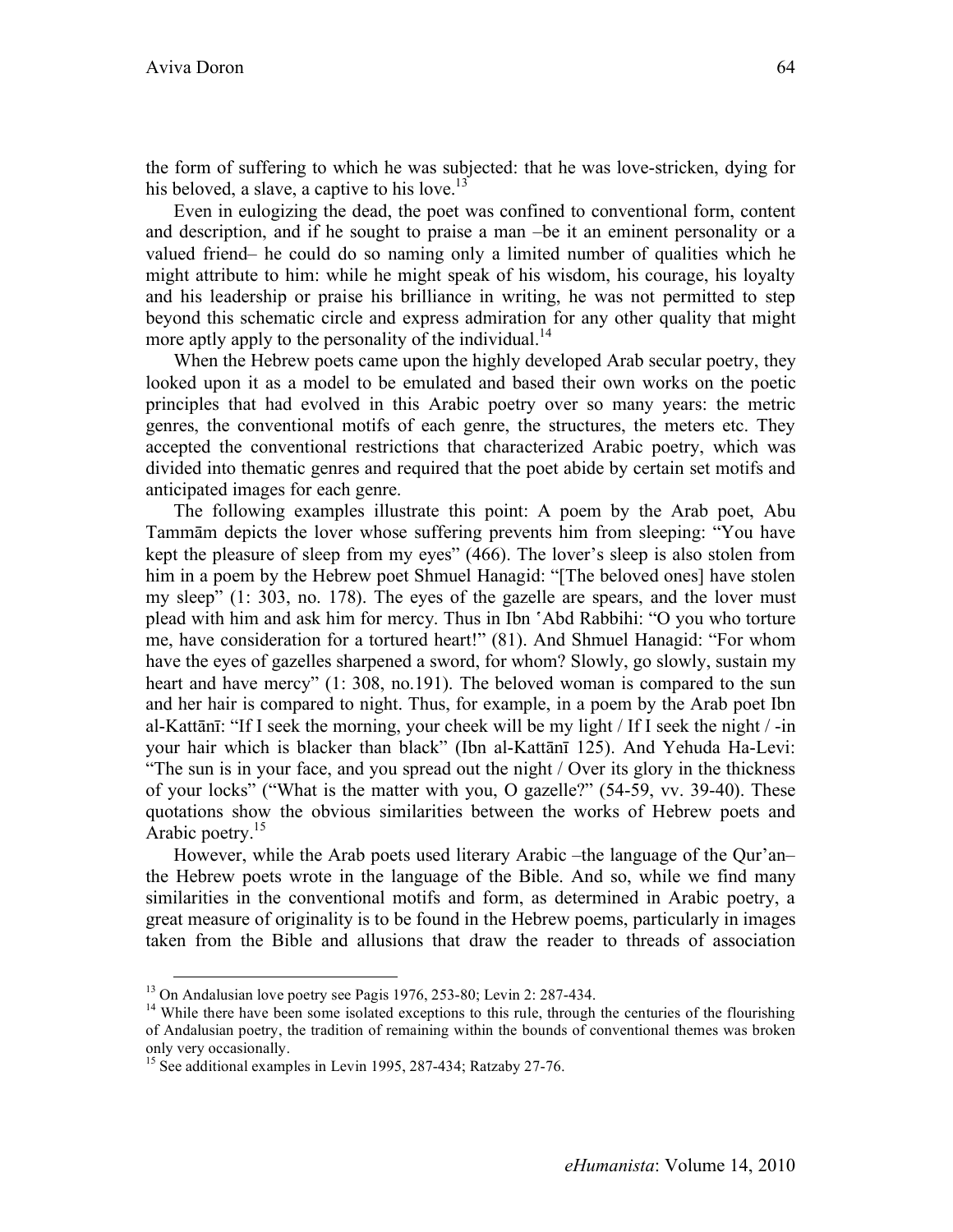stemming from the biblical world. In many cases the combination of conventional motifs with biblical images takes the form of word-play. But in others, the biblical allusion enriches, deepens and adds shades of color to the poem; the poets sometimes went so far as to alter the very nature of the convention as we will go on to demonstrate in discussing the poems of Shlomo Ibn Gabirol (Schirman 1960, 31-34; Schirman and Fleischer 1995, 47-54).

The Hebrew literary and scholarly work of the Christian era also reflects the attitude of openness to the surrounding cultures that characterized Spanish Jewry, an attitude that is evident in the books on Jewish philosophy and interpretation of the Kabbalah, in the fact that mixed teams of Jewish, Christian and Muslim translators worked together, cooperating on scientific projects, and in the Hebrew literature of the time**.**

And just as we find wonderful linguistic combinations of biblical language with elements that have their roots in Arabic poetry in the Hebrew poetic works of the Muslim era –the Andalusi period– in the Hebrew poetry written in Christian Spain in biblical language, we find combinations of Jewish elements, motifs and forms originating in Andalusian poetry, poetic traits originating in Spanish Christian poetry, and even motifs originating in Provençal poetry that reached Spain through the troubadours.

Thus for centuries, the poetry of Spanish Jewry, while written in biblical language, reflected contacts with the broad spectrum of literary genres that had evolved in Medieval Spain.<sup>16</sup> At the same time it pursued a unique style of its own due to the special qualities of Biblical Hebrew. The following are some examples.

### **IV Lyrical Poetry in the Framework of Conventional Poetry**

Yehuda Halevi, $17$  who won fame and acceptance in his day, and who is widely known also in the annals of general literature, and indeed became something of a myth in the collective memory of the Jews through the generations, illustrates the special status of Hebrew poetry in Spain, as a bridge between the Hebrew Bible and the many forms of Medieval Spanish literature. His prolific works include hundreds of poems based on the poetic norms of Arabic poetry, yet written in Biblical Hebrew and drawing their associations from the biblical world.

It is interesting to note that he won the accolade of "National Poet" for all the generations of Jewish culture and is regarded as the ultimate representative of the collective Jewish psyche.<sup>18</sup> However, as a great and original poet, while keeping

<sup>&</sup>lt;sup>16</sup> See for example Menéndez Pidal; López Estrada 1974, 1978; Alvar and Gómez Moreno.<br><sup>17</sup> Yehuda Halevi was born in Tudela, North Spain, around 1075. He left Spain towards Jerusalem in 1140 and died in 1141. On Yehuda Halevi, see Schirmann and Fleisher 1995, 421-80; Doron 1985; Sáenz Badillos, Targarona Borrás and Doron.

<sup>&</sup>lt;sup>18</sup> See, for example, the introductions to Luzzatto 1840 and Luzzato 1864; Wolfsberg; Yellin 1941; Schirman 1955, 457-66; Yahalom; Doron 1980, 457-66.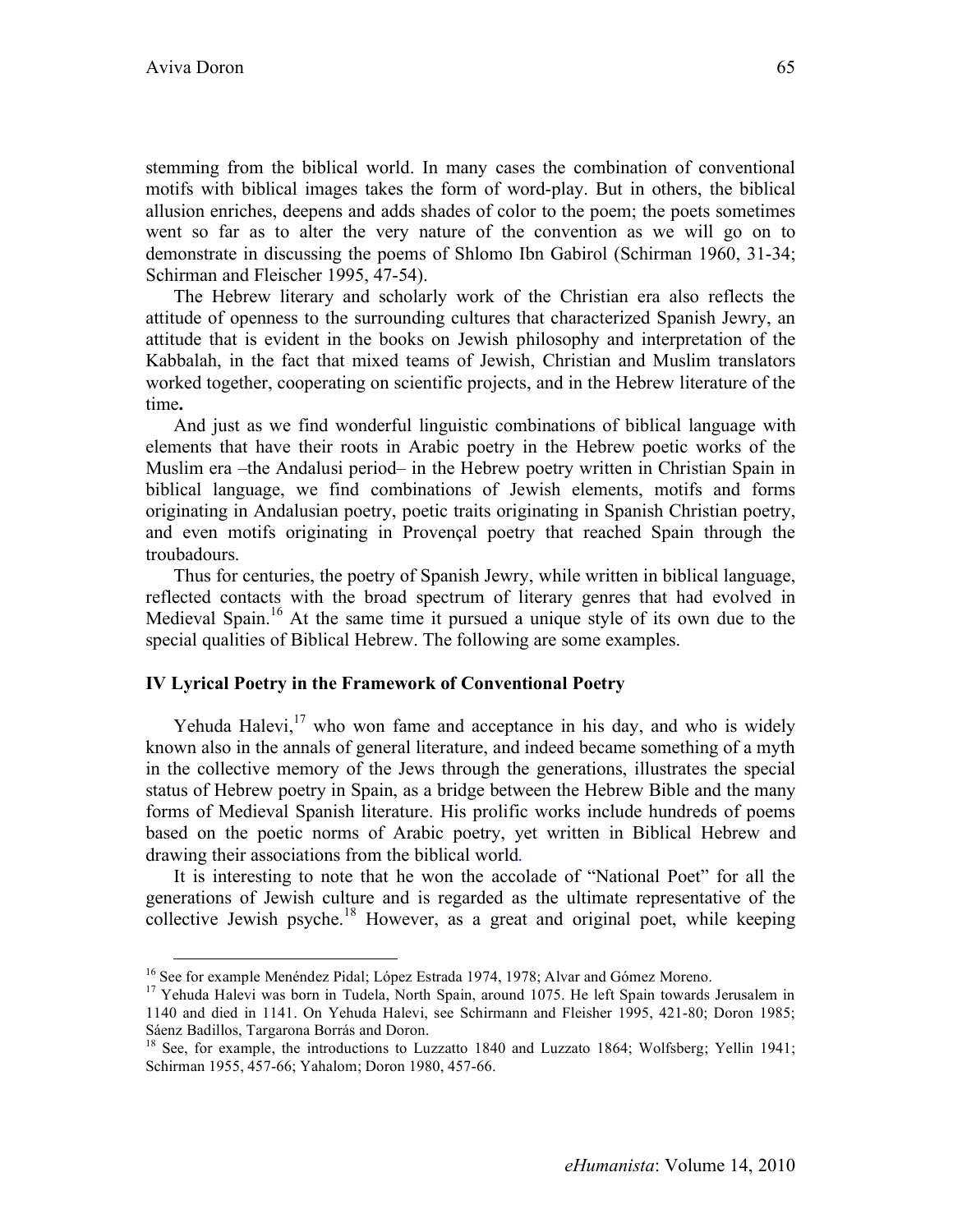within the framework of conventional literature, he produced lyrical poems of a remarkable personal nature. These are poems that express the individual spiritual experience of the poet: his decision to set out for Jerusalem, for the national and historic home of the Jews, leaving behind for good his physical homeland, Spain and the landscapes of his childhood, and abandoning his family, his many friends and his students.<sup>19</sup>

In a special group of poems Yehuda Halevi expresses his personal feelings and his yearning for Jerusalem not only as the national, religious and historic homeland or as an abstract concept, but rather as a real place for which he longs, as though it was embedded in his personal memory. He compares this distant homeland which he has never seen to the beloved, from whom he cannot bear to be separated by distance. He expresses the longings that fill his soul for the beloved land, seeking images to hang on to and tries to imagine the landscapes of the holy land, its hills and its forests.

Just like a lover who conjures up in imagination the moment of his meeting with his beloved, the poet conjures up the moment of his encounter with Zion. To this end he refers by name to places from the Bible that are lodged in the collective memory, linking them to descriptions of what he envisages will happen to him, once he reaches the longed-for destination: "I would walk in your forests and meadows stop In Gilead, marvel at Mount Avail" (Schirmann 1: 485-89, vv. 27-28).<sup>20</sup>

Through the technique of linking up verbs in the first-person mode with reference to locations which have assumed a special significance in the Jewish consciousness –such as Beth-El, Mt. Avarim, Gilead– the poet has created a tangible image. The expressions of emotions of the individual associated with places of significance in the communal memory, take historic concepts out of their abstract contexts, breathing into them a spirit of life.<sup>21</sup> Attempts to illustrate the abstract are even more remarkable against the background of Andalusian Muslim poetry: the motif of yearning from the West for the distant East appeared in Muslim Arabic-Andalusian poetry long before Yehuda Halevi, though of course in a different context: the Caliph Abd ar-Rahman, who was expelled from Syria and made his way to Andalusia, expressed his yearnings for his homeland in the poems that he wrote: looking at the palm-tree in the Mosque in Cordoba, he attributes to it the same feeling of alienation that is sensed by the exile from his country, a sense that it is isolated and a stranger in the West, remote from the Land of the Palms in the East. The exiled king shows in his poetry that the memory of his homeland is deeply rooted in his entire being as he conveys to us the anguish suffered by one who is cut off from the familiar scenes of his home. However, unlike the king, Yehuda Halevi, who was born and bred in Spain, never felt like a stranger in al-Andalus: Spain was his mother country and he was tied to it with his entire being

<sup>&</sup>lt;sup>19</sup> Some scholars consider the personal, philosophical and emotional migration of Yehuda ha-Levi as an act of pilgrimage. See Scheindlin 2008.

<sup>&</sup>lt;sup>20</sup> The English version of "Ode to Zion" quoted here is by Carmi 347-49. Translation of the poem to Spanish is included in Sáenz Badillos, Targarona Borrás, and Doron 425-29.<br><sup>21</sup> For a discussion of this descriptive style, see Pagis 1970, 64-86.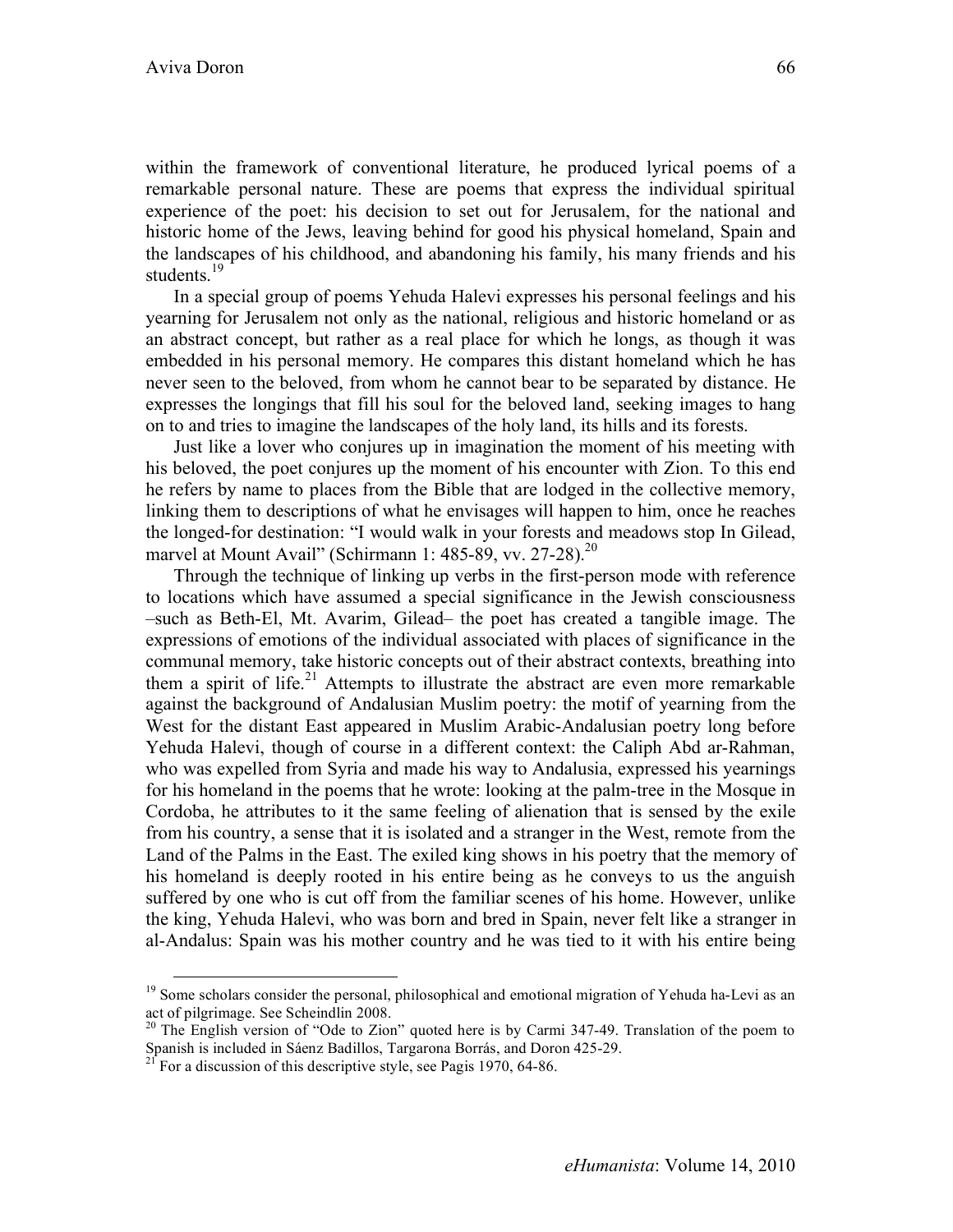and all his senses. When he wrote of his yearning for the East, it was a striving for an abstract concept –a land as yet unknown to him. But Abd ar-Rahman actually remembers the landscapes of the East where he was born, unlike Yehuda Halevi, who conjures up in his imagination the East, which he has never seen. Abd ar-Rahman speaks of his yearning in the mood of mourning for what has been and is no more, whereas Yehuda Halevi speaks of the East in concepts of the future and of hope.<sup>22</sup>

This group of poems by Yehuda Halevi has come to be universally accepted by generation after generation, due to the original and powerful expression of a personal experience (Fleischer 471 ff; Doron 1986). The question that arises is how did Yehuda Halevi come to compose lyric poetry expressing the thoughts of one individual, while yet remaining within the framework of the conventional poetry of the day. The answer is to be found in his extraordinary talent for breaking down boundaries of genres and using motifs from different genres in the same poem. One may discern groups of conventional motifs which generally belong to separate thematic genres but which, in the poem "Ode to Zion," are combined in a single poetic fabric. We find images that generally pertain to the genre of the dirge, such as standing by the graveside: "As I stood by my ancestors' graves" (v. 25), and mental agony portrayed in physical descriptions: "Walk naked and barefoot" (v. 33) "I shall cut off my glorious hair and throw it away"  $(v. 37)$ .

Elsewhere we find a complaint against time –which in this era was typical of contemplative lamentation "I shall curse Time" (vv. 37-38). From the accepted motifs of hedonist Andalusian love poetry, we find images such as descriptions of "the attitude of the poet" who appears in this poem as a captive, one given to weeping, as 'the slain' and other images reminiscent of the attitude of the "suffering suitor" in Andalusian love poetry. He sees himself as captive and he weeps profusely: "Sheds his tears" (v. 5) and of course: "I would carry the pieces of my broken heart" (v. 22).

Additionally, one may discern poetic elements that fall into the category of 'Extolling the Place' (*al-fada'il*), which evolved in Arabic literature and assumed a particularly important role in the literature of Andalusia in its struggle against the centers of the East (Baghdad and Damascus). What we have here is praise of Andalusia: of its good air, its rich soil, the sweet water (Pères 49-62, 121-62). And in "Ode to Zion:" "The air of your land is / the very life of the soul, the grains of your dust are flowing myrrh, your / rivers are honey from the comb" (vv. 31-32). We also find in the poetry of Yehuda Halevi descriptions of the qualities of a place stemming from sacred associations, as was the convention in this literary genre: "I would pour out my life in the very / Place where once the spirit of God was poured out upon your chosen ones / You are the seat of royalty, you are the throne of the Lord" (vv. 15-17).

In analyzing this poem for the ways in which it incorporates elements from different genres, we find in it elements that conventionally pertain to different genres that were generally remote from each other, such as motifs from the genre of courtship

 $22$  For a comparative study between the motif of yearning in Andalusian Moslem poetry and in Yehuda Halevi's Poetry, see Barkai and Doron, 1981.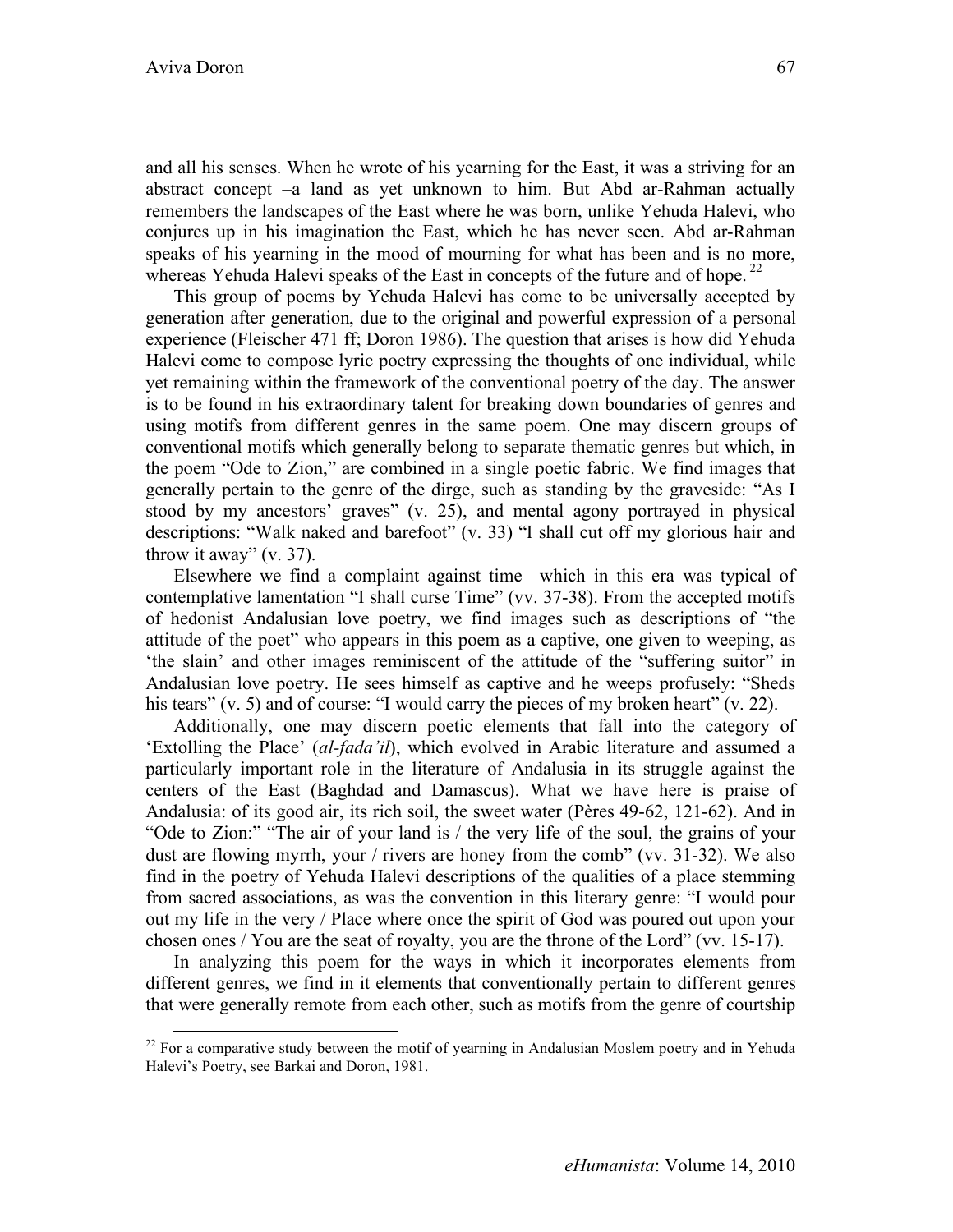poetry together with conventional elements from the dirge category. These elements do not appear in 'closed' and separate verses but seem to mingle with each other. For example: Verse 5 refers to 'the captive of desire' (courtship) and verses 5 and 6 speak of the self in the poem weeping in his grief. Verse 7 speaks of love: "My heart longs" (v. 5) and "I would love your stones" (v. 24), while the following verse (v. 25) describes standing at the graveside. Through the new context in which the conventional expressions are set, far removed from their original context, they simultaneously trigger different, sometimes even contrary, associations. Thus, for any reader familiar with the conventions of poetry (whether through conscious knowledge or through a less formal acquaintance with the poetry of the age), encounter with the text engenders a complex reaction.<sup>23</sup>

## **V. The Dynamics of the Poet's Attitude in Hebrew Poetry. Between Convention and Biblical Allusion**

The attitude of the self in a poem generally plays a central role in the poetic fabric. In the Andalusian love poems, the attitude of the poet is formed through the anticipated stylistic motifs of the Arabic genre –a thematic genre. However, in the Hebrew poetry that was written in medieval Spain on the pattern of Arabic poetry, the attitude of the narrator is largely determined by the biblical language in which it is written. It is enriched and diversified by it, due to the biblical allusions and the connotational strata that they draw to the text. Thus, while the poet's attitude in the Hebrew poetry of medieval Spain is based upon the Andalusian conventions, the character of the poetry is determined largely by its biblical language, which influences the deeper meaning of the poems.

Let us consider in some detail two examples of the riveting literary manifestation evident in medieval Spanish Hebrew poetry that we will call the *dynamics in the attitude of the poet*, which both links the conventions to the biblical allusions and moves between them. The examples to be presented here come from the two entirely different categories of poetry: on the one hand, there is the poem "What has become of Abigail" which belongs to the category of the schematic love poem; at the other extreme, the poem "I am the man" which belongs to the genre of poems of lament on the one hand and poems of self-aggrandizement on the other, in which some space is allotted –however narrow it may be– to biographical elements relating to the poet himself.

 <sup>23</sup> See Sáenz Badillos, Targarona Borrás and Doron 411-22.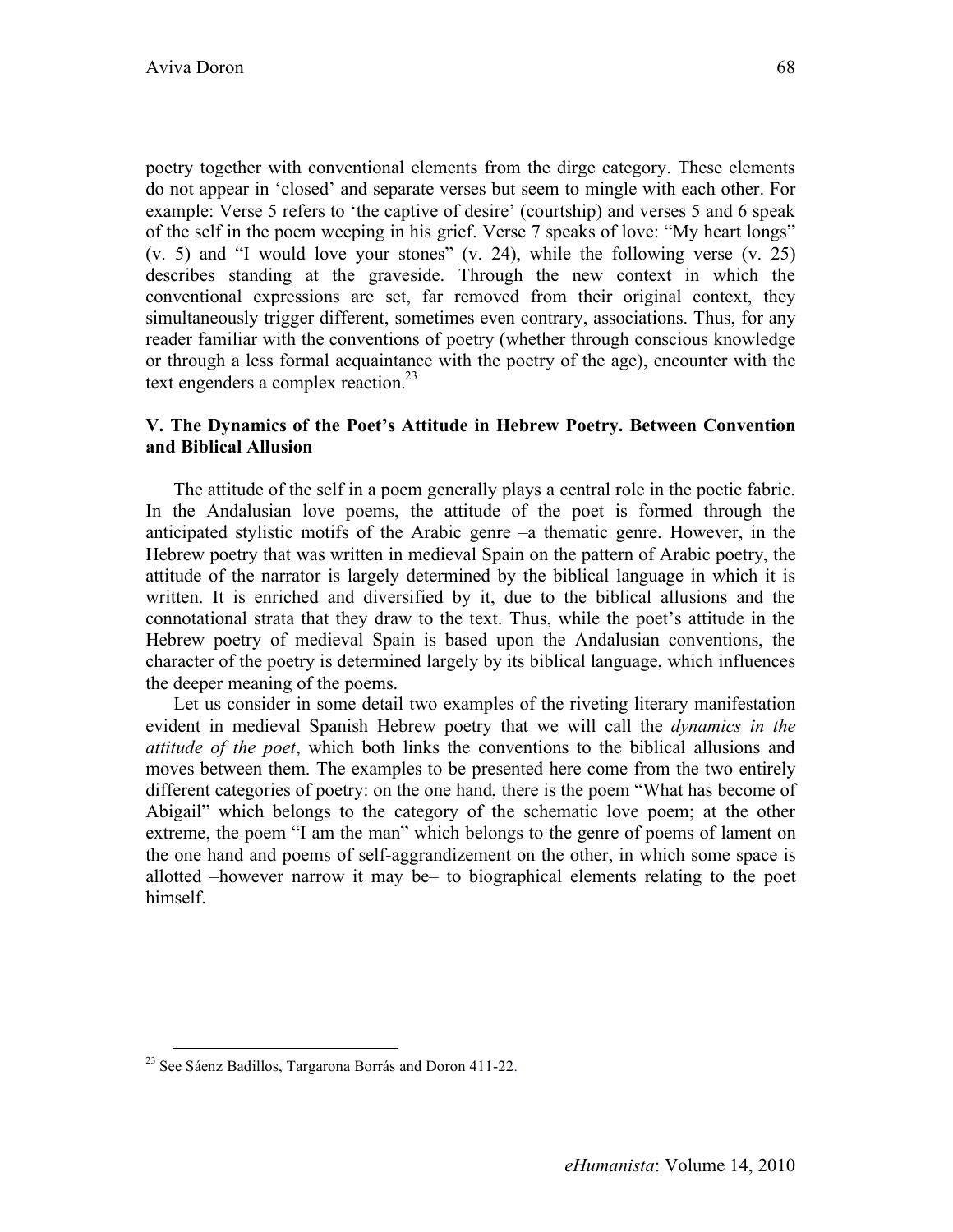In Andalusian love poems the attitude of the poet, which is formulated by the anticipated and stylized Arab motifs of the thematic genre, we find a set order of hierarchy, at the head of which there is the object of devotion, and at its lower end the poet –the would-be suitor. He is submissive, enslaved, a captive etc. and the convention would have it that the lover meekly accepts his inferior status and even rejoices in it. The poet Ibn Hazm, in his theoretical poetic book *The Ring of the Dove*, devotes an entire section to the subservient and humiliated stance of the lover (Levin 335). In the words of the famous poet al-Mutanabbi: "There is no desirer who will not humiliate himself and surrender" (2). This poet's stance is, of course, a conventional component of the schematic poems, in which we will find not the slightest hint of any autobiographical element: they represent the typical attitude of a given type of character.

A study of the love poems of Shlomo Ibn Gabirol leads to the conclusion that the position adopted by the poet incorporates both compliance with the requirements of the convention of the genre and a marked tension arising from the interweaving of biblical allusion in the descriptive fabric of the poem.

Thus, for example, in the poem "What has become of Abigail,"<sup>24</sup> the poet, following the convention, says of the beloved that she first "took my soul and then forsook it." His stance, that of the forsaken, is described as follows: his beloved has rejected him, because of the slanders of 'all her suitors' who seem to have sparked a dispute among them, and she has forgotten him –"forgotten my affection". The poet –true to the convention– meekly accepts the humiliation and promises that he, for his part, will never forget his beloved and will seek her out in person.

On first reading, it might appear that the attitude of the poet is expressed in accordance with the accepted convention: he has been forsaken and rejected, humiliated and defeated. But an analysis of the expressions that relate to the poet-self in the poem, and of the biblical allusions interwoven in the text, throws a rather different light upon the stance of the speaker.

When he uses the expression "took my soul"  $(v, 2)$ , he breaks away from the conventional poetic attitude, by implying a parallel between himself and great and outstanding individuals in the Hebrew canon, through the use of biblical language and allusion.

The combination of the words 'took' with 'my soul,' appears in the Bible and is attributed to King David and the Prophets: "Thou layest in wait *for my soul to take it*" –these are the words of David (I Samuel 24:12) and in Psalm 31, which begins: "For

<sup>&</sup>lt;sup>24</sup> The English version of "What has become of Abigail" quoted here is by Carmi (312). The title given by Carmi to his translation of the poem is "The offering of love." Translation of the poem into Spanish is included in Cano (310, no. 238).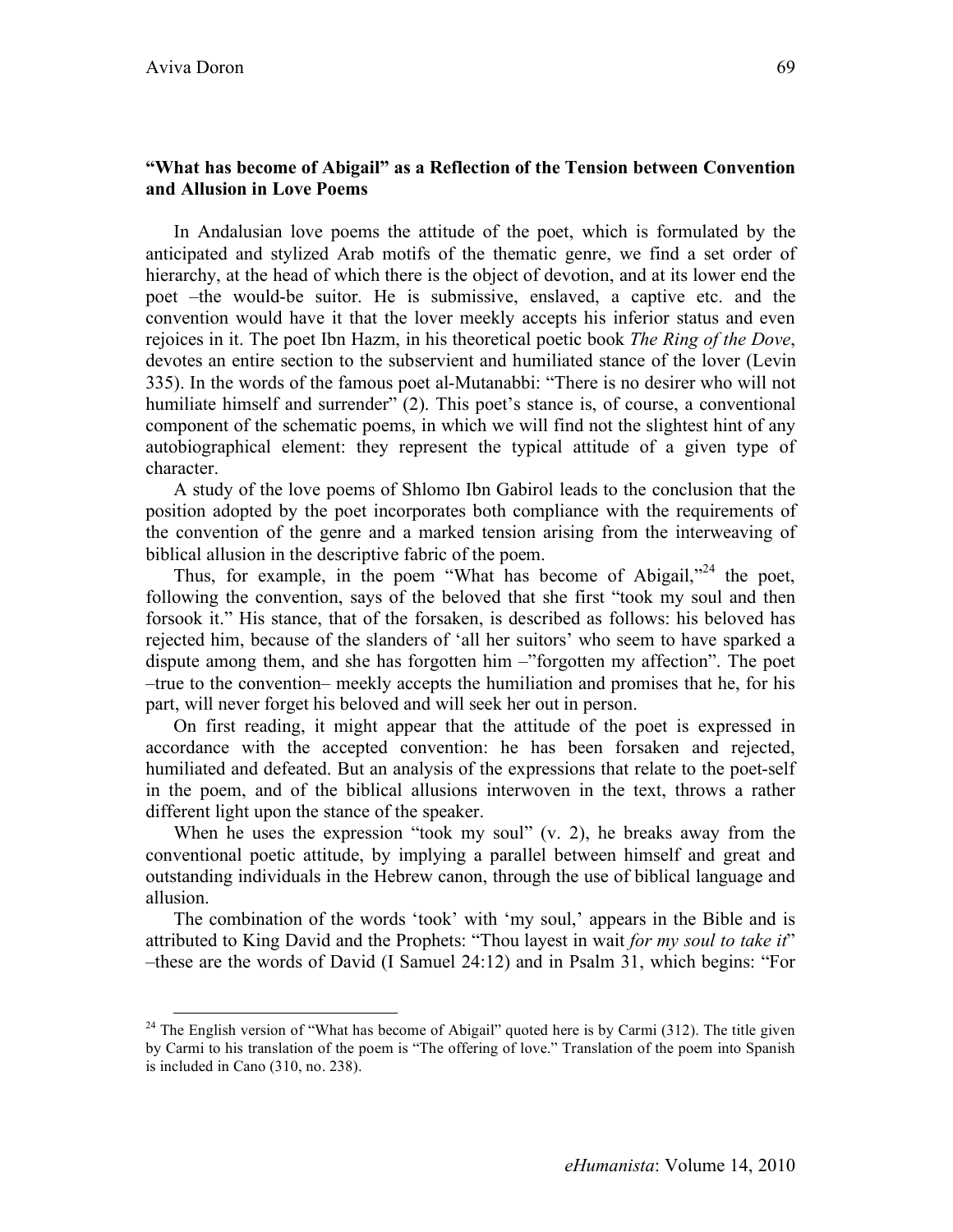the Leader: a Psalm of David" –"They devised *to take away my life*" (v. 14) and in the words of the Prophet Yonah: "*To take* away my *soul*" (Jonah 4:4)

Now let us turn to the words of the Prophet Elijah: "...and said: It is enough; now, O Lord, *take away my life*" (I Kings 19:4) (emphasis mine) and further on, in v. 10 of the same chapter: "And he said: I have been very jealous of the Lord, The God of hosts; for the children of Israel have forsaken Thy covenant, thrown down Thine altars and slain Thy prophets with the sword; and I, even I only, am left and they seek my life, to take it away."

In the poem we find another departure from the traditional poet's attitude when he says: "I shall keep love's pact" (v. 7). The combination of 'keep' and 'pact' appears in the Bible, but there, of course, it relates to the Almighty: He is "the faithful God who keepeth covenant and mercy with them" (Deuteronomy  $7:9$ ).<sup>25</sup>

Further to these expressions, we can see other parallels arising out of the biblical allusions. The poet declares: "The son of Jesse sent messengers to Abigail's house; but I shall go to her in person, not by proxy" (vv. 8-10). Here the son of Jesse is, of course, is none other than David, King of Israel, who was the son of Jesse, and who sent messengers to Abigail. Through this affirmation by the speaker in the poem, he implies a parallel between himself and King David.

We find another expression that elevates the status of the poet in the last verse of the poem: "Then I shall slaughter whole offerings and sacrifices to this woman" –for it was common knowledge that, in Biblical times, only priests of the caste of Cohen were entitled to make sacrifices.

Thus, we have seen that the combination of biblical associative connotations with the stylized motifs of the genre enables the reader to understand the poet's stance in the poem as both a specific attitude and its reverse. In the conventional presentation, the poet –the narrator in the poem– feels abandoned, rejected, humiliated and defeated. However, in the context of the biblical allusions, he implies a status comparable to that of a Prophet and of a Cohen, of a king and even God. In similar fashion, the poet toys with formulating the stance of the poet in other love poems. It would seem to be no coincidence that Shlomo Ibn Gabirol, whose singular self-perception is so influential in the entire body of his poetic work, felt uncomfortable in the position of inferiority, required from him by the agreed conventions of the genre, and sought his own way to modify it and to interweave it with a stance of superiority –and this he does through the introduction of biblical allusion.

 <sup>25</sup> Only when this word combination appears in a negative connotation, as in "did *not* keep the covenan,t" does it apply to mortals. "They kept not the covenant of God" (Psalms 78.10).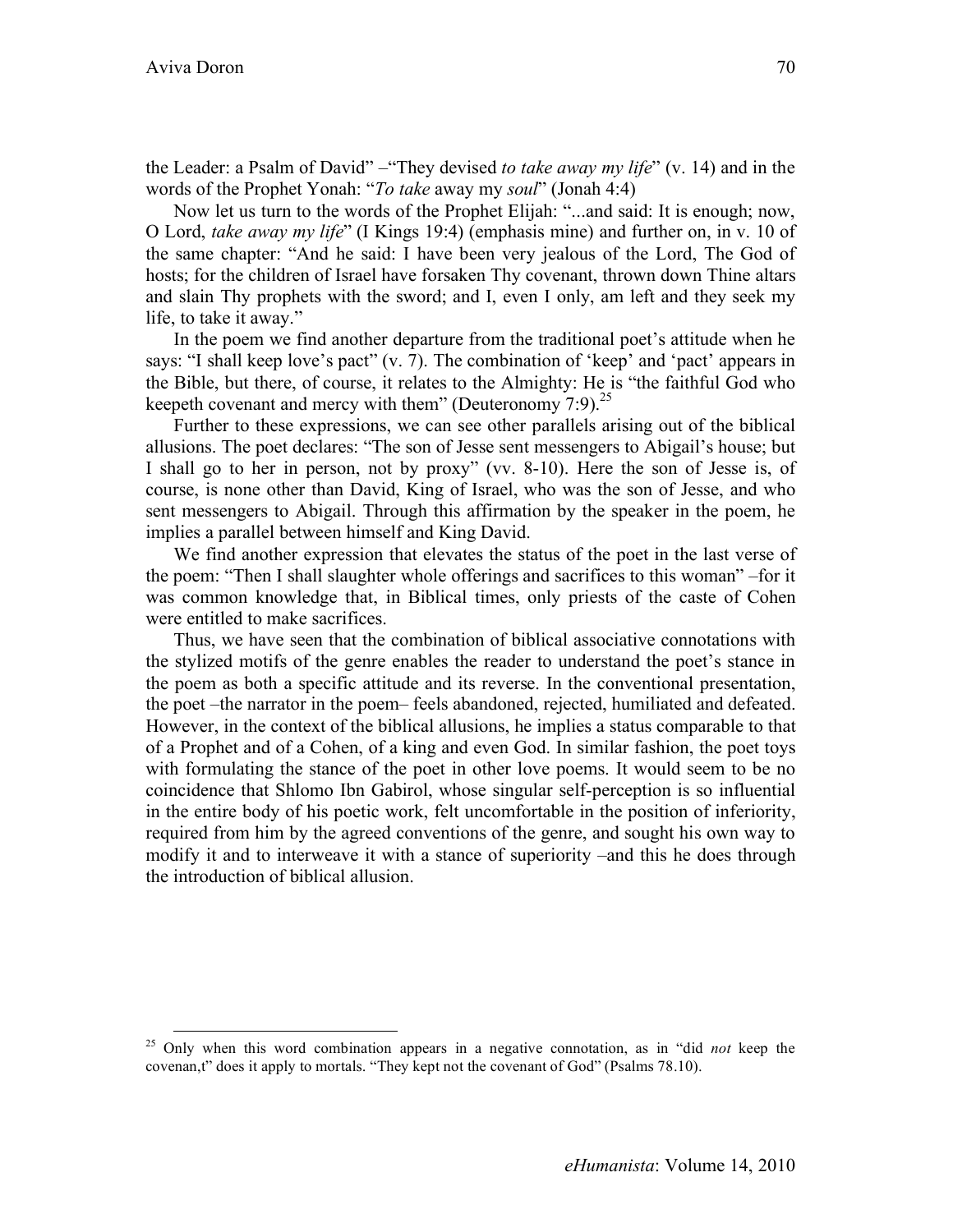# **"I am the Man" as a Reflection of the Tension between Convention and Allusion in the Poetry of Self-Praise**

The poem "I am the Man<sup>"26</sup> opens with words of self-aggrandizement: "I am the man who…" –this expression is equivalent to the Arabic *ana rajulu anna* and this phrase was a conventional characteristic stance of self-aggrandizement. The poet's words of self-praise are intertwined with a declaration of his deep aspiration for wisdom, another motif that complies with the convention ('the son of wisdom,' 'the father of wisdom,' etc). But a complaint is implicit in the self-praise; the poet who takes pride in having chosen wisdom and knows that he will certainly attain it, describes himself thus: "I am the man who harnessed his spirit / And will not rest with his promise unkept" (vv. 1-2); "From earliest youth he held to wisdom- / though tried seven times in the furnace of fate" (vv. 5-6) –but his path is strewn with obstacles which fate (time) has placed in his way.

In a first reading, basing ourselves solely on the convention that a poem is composed of different parts, some of which do not necessarily contribute to its overall meaning, conventional motifs from the genres of poems of self-aggrandizement and lament. The poet's attitude remains static and the poem ends with the stanza: "As a soldier in battle has his sword destroyed / and falters as he runs, then stumbles –so is man who is hounded by struggle / though Venus be home to his shrine."

Reading the poem on the basis of conventional characteristics alone, its final verses appear to fulfill the conventional role only –in terms of their general schematic sentences alone– and the ending would appear to have no connection to the thematic development of the poem, or to add any particular meaning. However, in second or alternative and more profound reading, we suggest that, through biblical allusion, the concluding verses of the poem should be seen as an important and integral part of the lyrical course of the poem, and *not* as some disconnected afterthought. By an alternative reading, I refer to the definition suggested by Joseph Margolis, which discusses the validity of different interpretations of the same work of art. He maintains that widely different hypotheses concerning the same work of art, hypotheses that are not identical and do not even relate to each other, may be perfectly legitimate interpretations. However, he makes a distinction between what he calls "more or less acceptable" interpretations rather than "correct or incorrect" ones. In this context, he points out that, when one determines that proposition A is correct, then the reverse must not necessarily be incorrect. Namely, that the reverse of proposition A may also be acceptable. However, if one determines that A is "reasonable," then the reverse of A may also be reasonable.<sup>27</sup> If we accept the theory advanced by Margolis we can

 $26$  The English version of "I am the Man" quoted here is by Cole (97). See also the Spanish translation of Cano (196, no. 99).

<sup>&</sup>lt;sup>27</sup> Reuven Tzur suggests a distinction between "two different qualities which the reader can grasp –in alternative readings– of the very same description" because "even a single description may leave room for two ways of cooperation by the reader, both of which are legitimate" (7).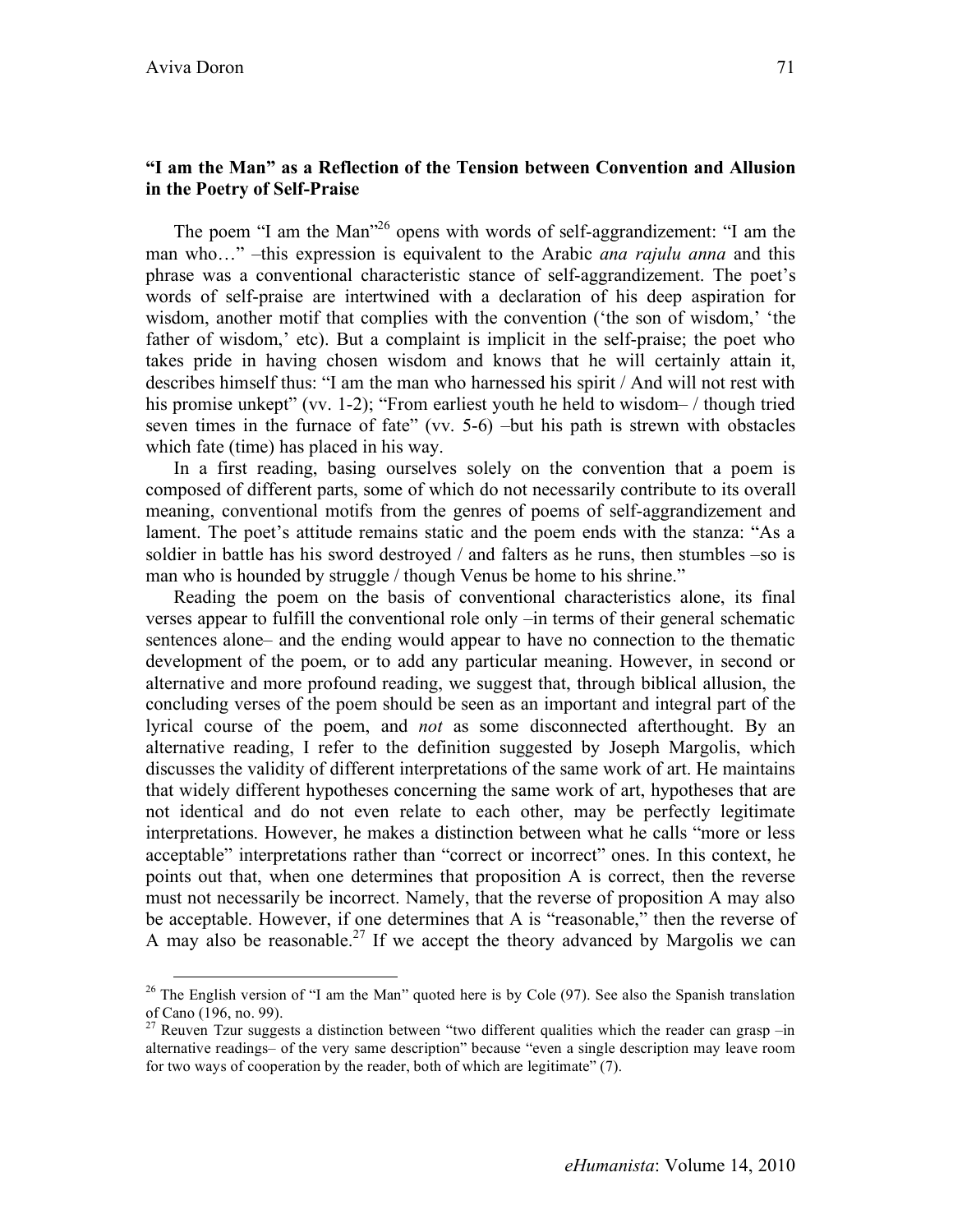apply the two alternative readings to the personal poems of Ibn Gabirol in general, and to his poem "I am the Man" in particular. The first is the conventional interpretation: this reading illuminates the text on the basis of the expected convention in the conventional genres; the self-aggrandizement, the lament, or a combination of the two.

In an alternative reading*,* then, we suggest the poem should be read as a unity, all of the elements of which are thus given an alternative role. In this way they integrate in the progression of the flow of the poem, and this brings us to a description of the dynamics of the poet's attitude. In this reading, all the metaphorical elements which touch upon the concept of time and its hardships, that is to say, the descriptions of the forces that encumber man, signify a metaphor for spiritual forces: Time (the customary image in Medieval Arab and Hebrew poetry is of time as an allegory for cruel fate) and its kin, the Misfortunes, are customary images for mythological external forces that impede the path of man. They, and certainly the awe that they inspire, are –according to our understanding of this profound text– inner spiritual and psychological forces that are connected with the weaknesses of the flesh, with fear and doubt and so on. The elements of nature in the image of the night storm also metaphorically represent the different parts of the soul: from the forces of light that are close to the intellectual "self" to the forces of darkness that are remote from it.

According to this reading, then, in "I am the Man" we have a description of a lyrical progression that evolves from the attitude of the narrator (self), who takes pride in and declares his total commitment to his purpose, and describes the clashes between the conflicting elements in his own personality, culminating in the narrator's dejection or defeat as the poem ends.

The unifying thread that runs through the entire poem, according to this reading, is the pain of realization of man's frailties stemming from the weaknesses of man as a creature of the flesh. In his well-known philosophical poem "Kingdom's Crown," the poet expresses how profoundly he is torn: "And temptation stands, an obstruction, beside me / and keeps me from measured breath and repose" (Canto 36, vv. 10-11).

In the poem "I am the Man", we have a description of a complex interaction of forces in the poet's inner world: the intellectual-self: the 'self' who "held to wisdom –though tried seven times in the furnace of fate" (v. 3), who "seeking the limits of wisdom and discipline" (v. 5), interacts with an element that is portrayed in the poem as the source of light and a guide–; the moon: "the moon […] as it led me along discernment's sphere, teaching me by its light and direction" (v. 12-13), i.e. the moon is both the light and the master. The elements of the 'self' of human weakness, the elements of lust and of the flesh and of "even as destiny hemmed him in" (v. 11), which place obstacles before the intellectual, the philosophical 'self' (portrayed by the images of "time" and "misfortune"), and the elements of nature which are portrayed in "the night put on its mail of gloom" (v. 43) (heavy black clouds that overshadow the light), and "the ravens of darkness" (v. 49).

The 'poetic self' is aware of the inner forces that hinder the possibilities of realizing the striving of the 'intellectual self.' In the poem, the 'poetic self' describes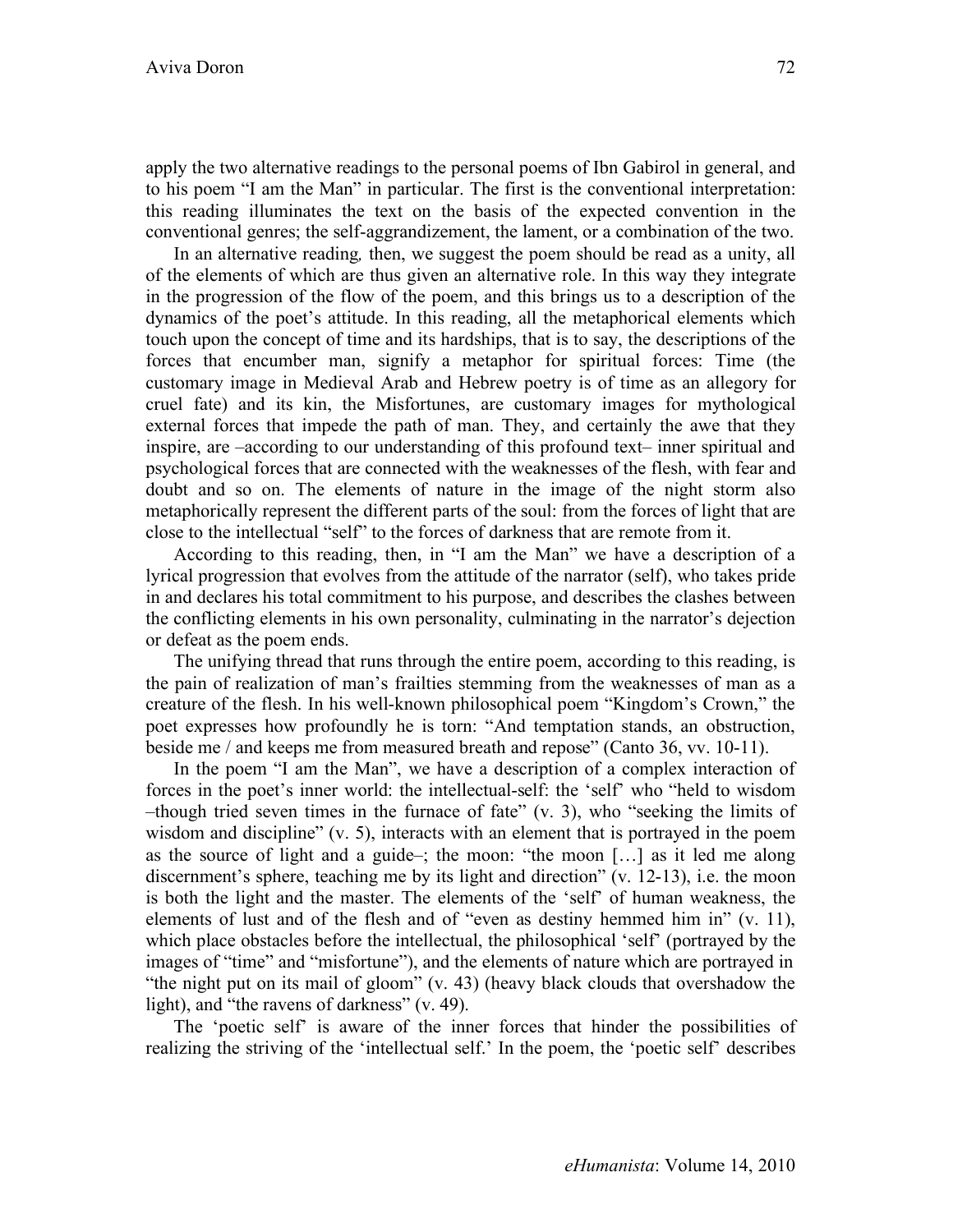the poet's fear of the intellectual aspect of his personality being overwhelmed by the other aspects of his 'self,' for then he would be confined –with them– to darkness. Therein lies the terror of the situation: "Then the Lord closed in on my thoughts / Blocking my heart's desire inside it / Holding my heart in cords of darkness" (vv. 50- 52). And, indeed, at the end of the poem the narrator complains of his detachment from his interior intellectual element. "I no longer hope for the moon, my friend / Which thickest dark has replaced" (vv. 54-55). The narrator –who at the opening of the poem was identified with his 'intellectual self' ("I am the man […] who held to wisdom")– by the end of it identifies with the parts of his soul that were torn away from their ties to the 'intellectual self' and is steeped with them in darkness.

The poet's attitude at the end of the poem, which appears to go against the convention, and is surprising in terms of it (for in a stylized poem of self-praise, there is no room for dynamics in the poet's attitude and certainly not for any spiritual process building up to a declaration of defeat), may be understood in terms of the biblical allusion that is structured into its very fabric:

A) By way of a series of allusions, the reader's mind is drawn to the following passage from Lamentations: "I am the man that hath seen affliction by the rod of his wrath / He hath led me and brought me into darkness. / But not into light […] He hath builded against me and compassed me with gall and travail […] He hath enclosed my ways" (Lamentations 3:7-9)

The opening phrase of the poem: "I am the man who" is clearly, as aforesaid, based upon the Arabic phrase: "*Ana rajulu anna*." In the commentaries on the verse from Lamentations, the phrase "I am the man who has seen affliction" is interpreted to mean "I am the man who has known and has suffered agony." This phrase brings us back to the alternative reading of the poem –to conceiving it in terms of the biblical allusions, to the verses from Lamentations that are echoed at the end of the poem: "Then the Lord closed in on my thoughts"  $(v. 50)$ , "He hath hedged me [...] He hath enclosed my ways" (Lamentations 3.7-9) "holding my heart in cords of darkness […] and taken its light away from me" ("I am the Man," vv. 53-57); "He hath led me, and brought me into darkness, but not into light," "He hath set me in dark places" (Lamentations 3:2, v. 6), "He shall be afflicted by hardships" ("I am the Man," v. 28), "He hath builded against me and compassed me with gall and travail" (Lamentations 3:5).

B) The poem opens with the affirmation "I am the man who harnessed his spirit" echoing God's reply to Job "Gird thy loins like a man" and this is the key motif in the poem. The awareness of the 'self' of the hardships facing him is expressed in the sentence: "And know, my friends, I've feared what was coming, / And nothing comes that fear doesn't bring" (vv. 24-25), which is reminiscent of the phrase in Job "and that which I was afraid of is come into me" (Job 3:25) and in the same chapter: "Why is light given to a man whose way is hid, and whom God hath hedged in?" (Job 3:23).

The deeper format is thus suggested already at the beginning of the poem through the biblical allusions. This format is also reflected in the rhetorical pattern, where the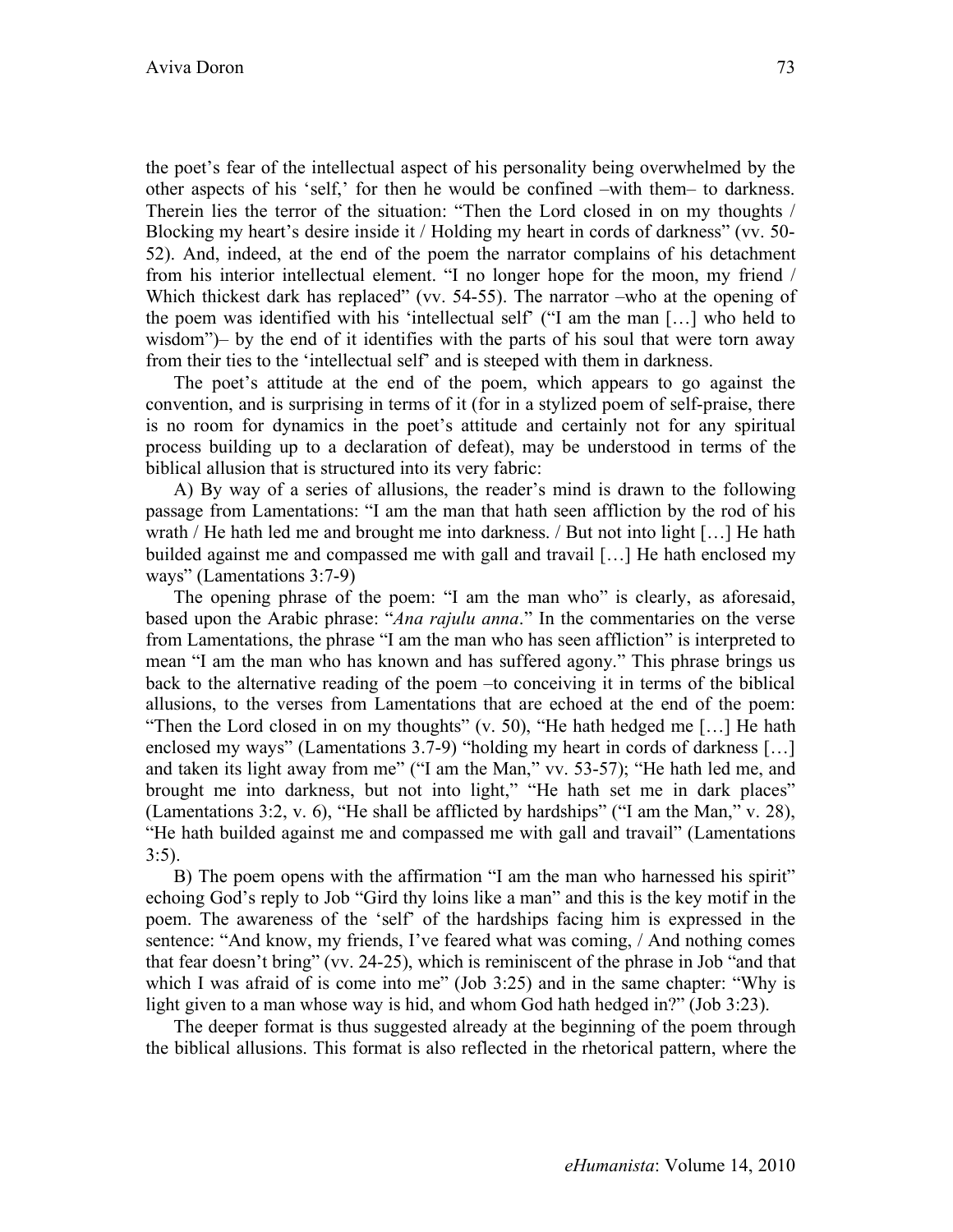conclusion of the poem comes as a response to the opening in a circular format. In the opening we find: "I am the man who harnessed his spirit / And will not rest with his promise unkept" (vv. 1-2). And at its ending we have: "As a soldier in battle has his sword destroyed / And falters as he runs, then stumbles" (vv. 60-61).

Again, in the opening we have: "As misfortune burned […] even as destiny hemmed him in –seeking the limits of wisdom and discipline" (vv. 10-11). And at the ending: "As a soldier in battle has his sword destroyed / And falters as he runs, then stumbles, so is man who is hounded by struggle, / Though Venus be home to his shrine" (vv. 60-63).

From the above we learn that all the verses of the poem –right down to the last line– are a lyrical expression of the narrator's inner experience; the poem begins almost in an attitude of pride; then we are led along the paths of the poet's intense inner struggles until at last he concludes with a sense of spiritual defeat. Beardsley maintains that there are three general criteria which may be applied in any positive evaluation of a work of art; unity, complexity and intense human quality (Beardsley and Monrow). In the alternative reading, we find that the poem does indeed meet these criteria; it is conceived as an artistic unity; it flows as a lyrical progression; the cycle format, in which the ending echoes and responds to the opening, is a further aspect of that unity. Furthermore, the poem does not end with the conventional empty phrases, but rather as the culmination of its lyrical progression.

In conclusion, in discussing examples from two diametrically opposite extremes in Medieval Spanish poetry, Hispanic-Hebrew poetry written in biblical language displays a palpable tension between the literary conventions and the biblical allusions. Although the attitude of the poet is shaped by Andalusian conventions, Hebrew poetry is enriched and diversified by the biblical language which enhances its dynamism and profundity. The poetic fabric acquires additional meanings through the biblical allusion.

# **VI. The Image of the Beloved between Hedonism and 'Fin Amor'**

Thirteenth-century Toledo, the capital of Castile, stands out on the map of intellectual history for its cultural achievements. The royal court of King Alfonso X the Wise served as a cosmopolitan cultural center, where scholars and poets of different religions and nations gathered. Muslims, Christians and Jews collaborated in the sciences and in cultural enterprises and literary trends emerged that cross boundaries of tradition and language.

One of the most prominent personages at the court of Alfonso the Wise was the Hebrew poet Todros Halevi Abulafia, born in 1247 in Toledo, where he lived throughout his life. He worked as a tax collector in the service of the king and was among the close circle of the Catholic monarch.<sup>28</sup> A famous poet, he was part of the

<sup>&</sup>lt;sup>28</sup> On the life of Todros Abulafia see Baer 1937; Schirmann 2: 413-18; Targarona Borrás; Doron 1989a; Schirmann and Fleischer 1997, 366-424.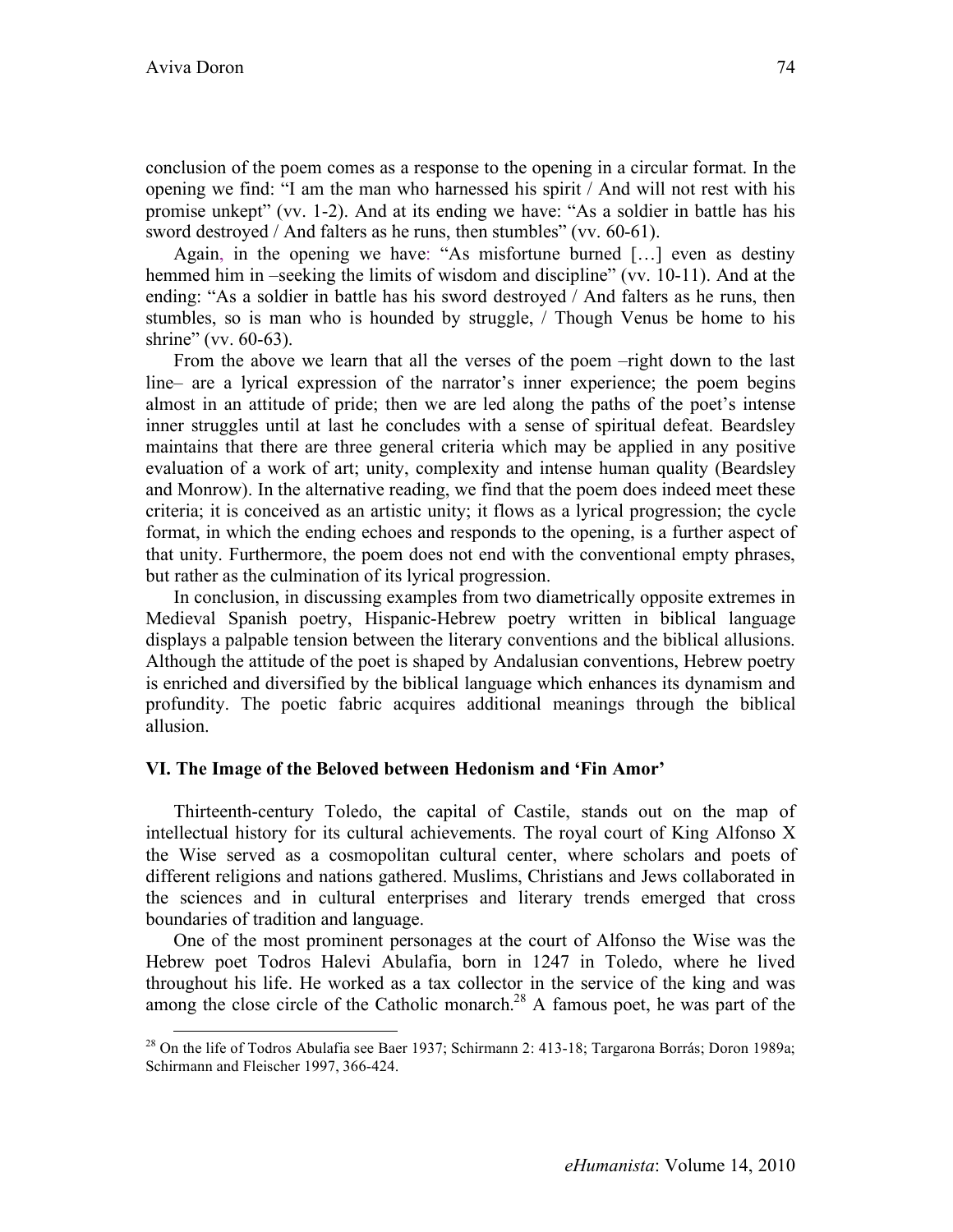cultural court at the palace and was familiar with all the literary genres of contemporary Spain. In his work one may discern poetic elements that are remarkable innovations in Hebrew poetry, aspects reminiscent of characteristics that were evolving in the literatures of the contemporary general society.<sup>29</sup> I refer here to the crossover between sacred and profane poetry and the use of a combination of "low" and "high" register language<sup>30</sup>. The poet devoted particular attention to the concept of love and incorporated into his poems hedonistic motifs originating in Andalusian poetry<sup>31</sup> and motifs typical of Troubadour poetry,<sup>32</sup> above all the concept of  $fin$ *amor*. 33

Breaches of the traditional division between poetic domains, between liturgical and secular poetry are characteristic of Abulafia's works. In his love poems –by way of contrast to poems that are dominated by concrete trends written in the "low" linguistic register– we find that the "high" register dominates over the "low" motifs. Phrases that are associated with hedonistic love poetry are harnessed in Todros' poetry to a trend of Troubadouresque *fin amor*.

Let us consider one poem as an example. In "When I was Still Unwise,"<sup>34</sup> the speaker describes a hedonistic moment, as in the following example: "My heart ran [...] and it loved damsels / To seek fleshly desire was its only will" (vv. 1-3). However, the descriptions of desire are given from a perspective of critical observation, whereas in Andalusian love poetry they appear as the *supreme purpose* of the speaker.

The hedonistic moment, which in Andalusian love poetry is connected to nectar, achievement, and pleasantness, is presented in Todros' poem as negative: "Desire alone was his only will"  $(v, 3)$ . And as: "The evil of my acts"  $(v, 6)$ . The element of self-criticism is conveyed through de-familiarization. The speaker in the poem is described from the distance of time: "When I was still […] / in the age of youth" (vv .1-2), and from the distance of moral judgment: "And did not distinguish between base and precious" (v. 4). And also from the distance of non-identification by employing the third person rather than the first: "Thought my heart" (v. 6), "My heart ran to every beauty" (v. 1), "For desire was its only will" (v. 3), "[It] did not distinguish between base and precious" (v. 4). Sensual pleasure per se, that appears in Andalusia love poetry in a positive context and with no spiritual meaning, is here given a different connotation; the poet affirms that he does not seek sensual contact: "And I would never think of touching her" (v. 15), "I seek not her desire for fleshly pleasure…" (v. 21), "A gazelle is she, and like the sun" (v. 9).

<sup>&</sup>lt;sup>29</sup> See Doron 1986, 1988, 1989a, and 1999.<br><sup>30</sup> See Doron 1989b and 1998.<br><sup>31</sup> About the characteristics of Andalusian love poetry, see *supra*.<br><sup>32</sup> On Trobadouresque Poetry see Menéndez Pidal; Lazar 1975; Riquer; Alvar Beltrán; Beltrán.<br><sup>33</sup> See Lazar 1964.

<sup>&</sup>lt;sup>34</sup> The Poem "When I was Still Unwise" is included in Todros Abulafia, ed. Yellin 2: 124-26.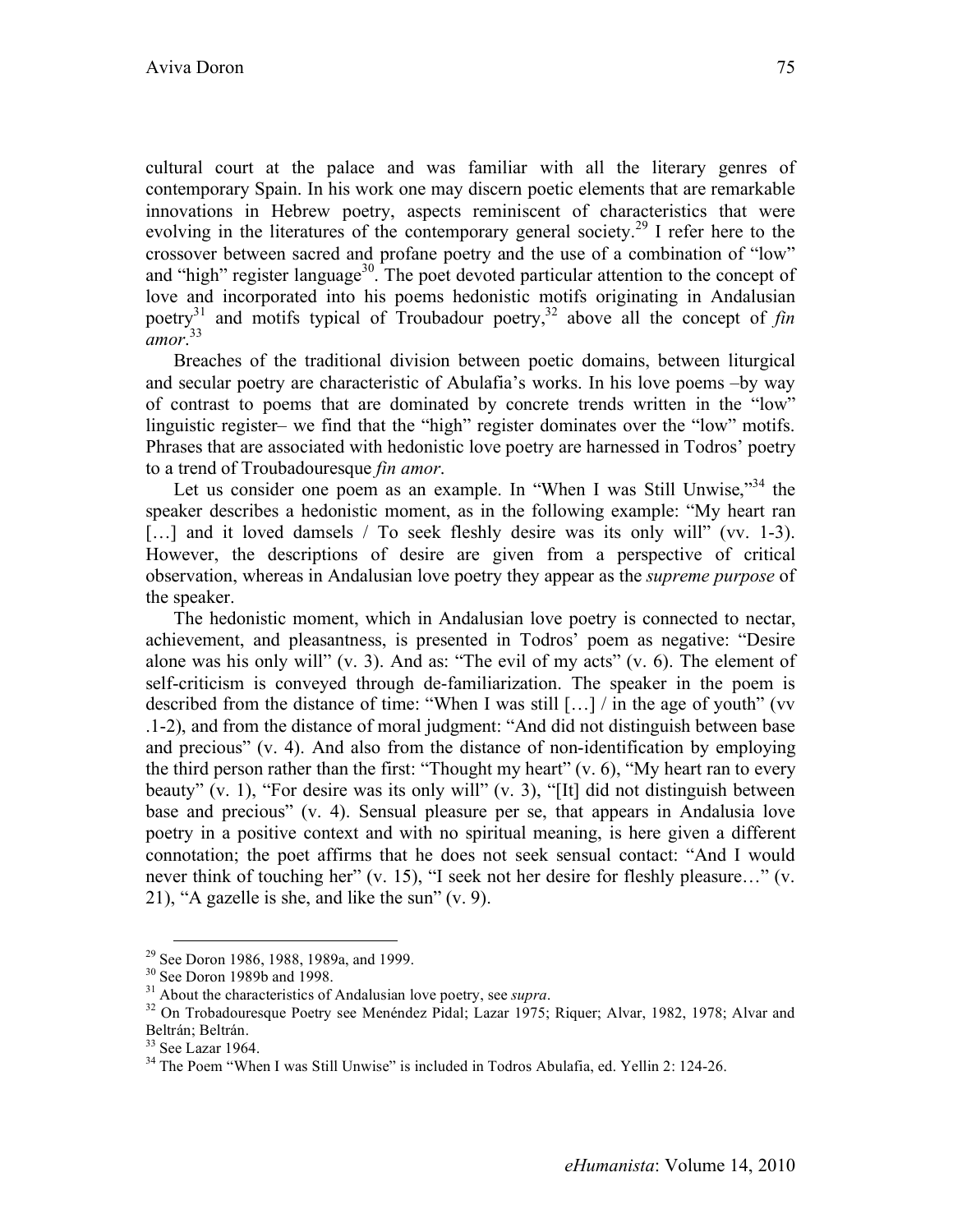In Todros' love poems, while they retain much of the Andalusia materials, we also find an expression of a love of a different nature –descriptions of the kind of spiritual relationship that are the hallmark of trobadouresque poetry: "And my soul is bound to the soul of a gazelle / More precious than Ursa and the Pleiades" (v. 8), "And she is always in my heart" (v. 13). The speaker combines these declarations with affirmation of the restraint in his attitude towards the beloved: "Her image in my heart is enough for me at time of thought" (v.18).

The poet speaks here of a spiritual relationship in which he strives for spiritual harmony: "I seek not her desire for fleshly pleasure, only for the pleasure of the soul" (v. 21); "And I would never think of touching her for what would my life be if I did [...] and it is enough for me to hear her pleasant speech" (v. 15). He implies, through the dialogue form, the knowledge that he cannot attain his beloved, and this is also expressed both directly and through dialogue with his environment: "For I knew the sea of honey and nectar in her mouth / And I will die of thirst" (st. 16).

As we have seen, this poem contains elements whose origin is in Andalusian hedonistic love poetry aimed at very simple women, and which are dominated by characteristics of troubadour poetry. The higher narrative that describes a position of sublime love dominates the lower narrative. The position of superior style employs 'low' expressions to serve its purpose.

In his love poems, Todros combines expressions and motifs drawn from the hedonistic love characteristic of Andalusian poetry with sublime motifs drawn from troubadouresque love poetry. The higher narrative that describes a position of sublime love dominates the lower narrative. The superior style employs 'low' expressions to serve its purpose. The Toledian poet cleverly juxtaposes two contradictory perceptions of the image of the beloved, two different attitudes to love, while also incorporating biblical images that contribute to the color and complexity of his unique poetic tapestry.

### **VI. Conclusion**

In Hispano-Hebrew literature, we find reflected the literary processes that were evolving in medieval Spain. The Hebrew poets encountered the entire spectrum of literary genres that were being written in the languages of Iberia during eight centuries of inter-cultural dialogue and collaboration between individuals from the three cultures and, in their poems, interwove poetic principles of the literatures of the environment with the tones and connotations of biblical language.

During the Andalusian period, the encounter with Arabic secular poetry stimulated the Hebrew poets to a surge of innovative creativity in secular poems centered upon the individual. Basing their writings upon the conventional motifs of Arabic poetry, they enriched them with biblical allusion. Some of the poets found ways to break free of the restrictive rules of the schematic convention and wrote poems of an individual character. We find an outstanding example of this trend in the group of personal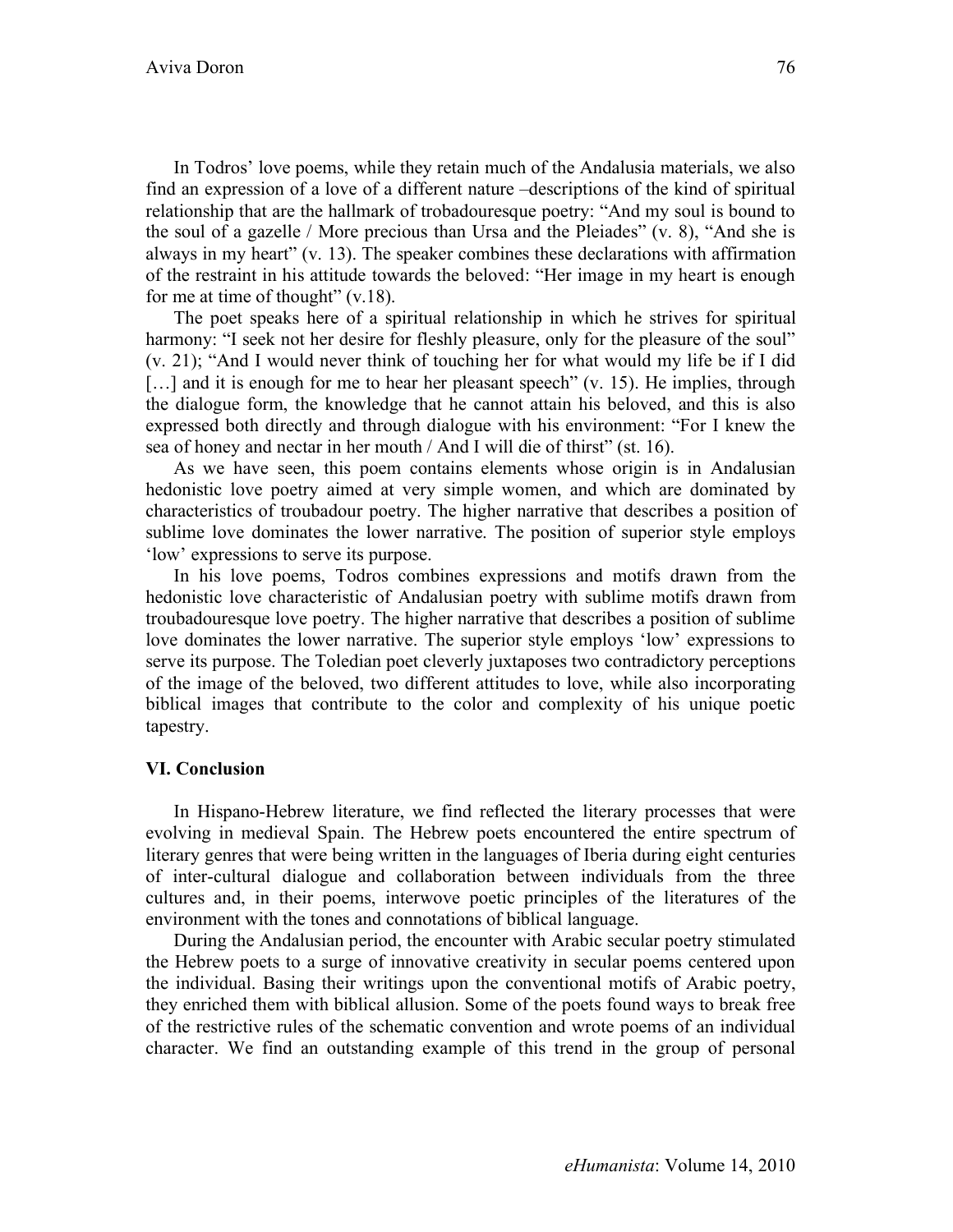poems by Shlomo Ibn Gabirol. Here he shows how a Hebrew poet, a neo-platonic philosopher could, in this unique category of poems, express his personal feelings, his aspirations and his perplexity as he seeks to attain wisdom. While confining himself to the conventional genres, he produced daring and original combinations of conventional motifs with biblical allusions, thereby attaining a high standard of expression of a highly personal and complex nature. Yehuda Halevi, who came to be known as the "national poet" in Jewish culture, is perceived as the outstanding representative of the collective psyche. In the framework of conventional literature, he produced a special group of lyrical poems in which he expresses his yearning for Jerusalem as a temporal, a real and concrete city, that he aspires to reach in person, not as one dreaming of the symbolic national, religious or historic homeland in the abstract sense. He compares this remote mother country which he has never seen to the beloved to whom he longs to return. These poems are composed of conventional elements with roots in the accepted genres, intertwined with new and original contexts that allow the poet to express his emotions in lyrical mode.

In Christian Spain, and in particular in Toledo, its capital, the Hebrew poets came face to face with Spanish Christian poetry in its various languages and nuances. In their works we find biblical motifs intertwined with poetic elements rooted in the various streams of world literature –even elements from the Provençal poetry that was brought to Spain by the troubadours– as can be discerned in the works of Todros Abulafia, an attendant at the cultural court of Alfonso X the Wise.

In Hispano-Hebrew poetry we thus find a reflection of its contacts with all the streams of literature that evolved in medieval Spain over centuries, with remarkable and original expressions of personal emotion, a poetic genre that may be regarded as a bridge between the Bible and medieval Iberian Literatures.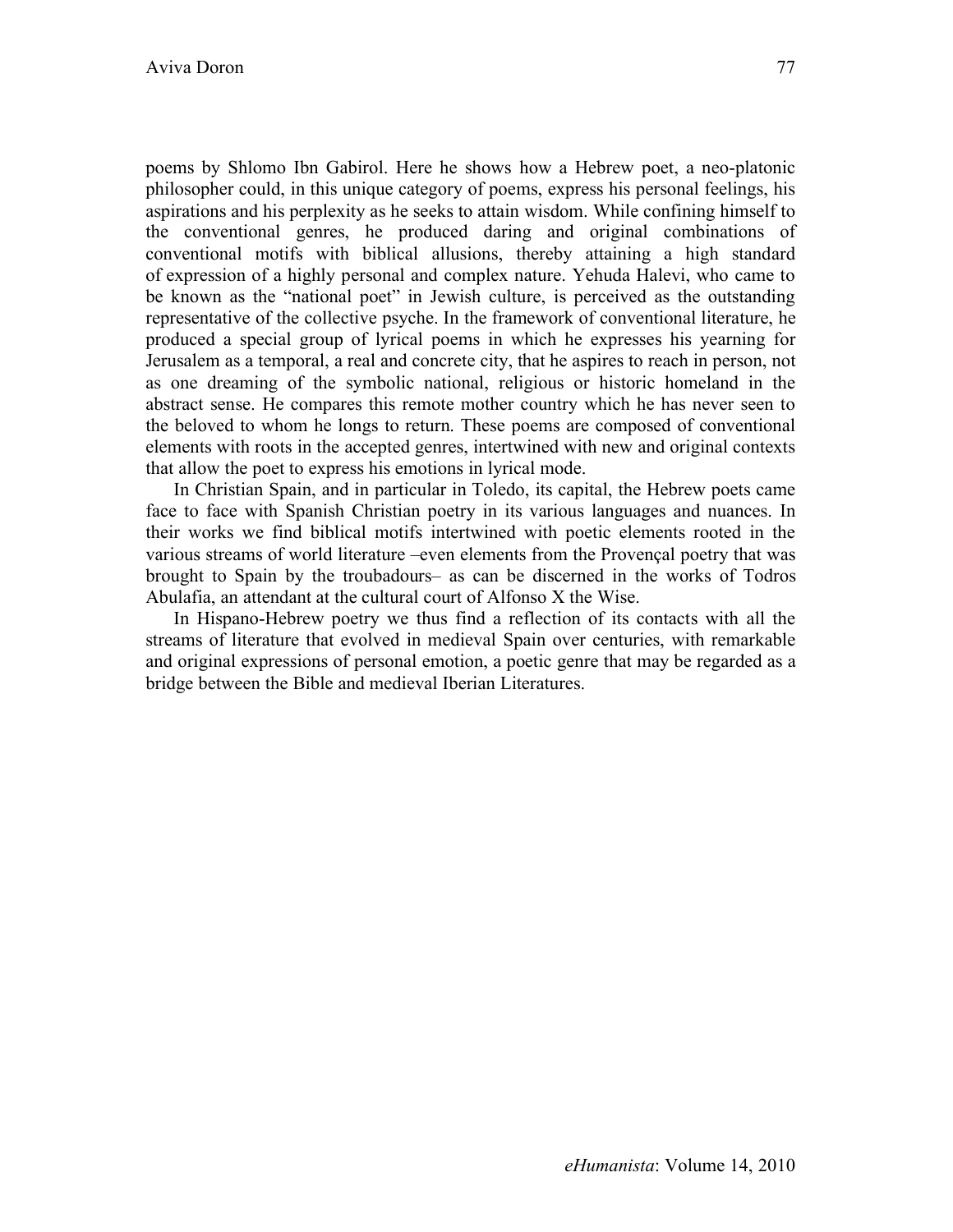### Works Cited

- Abu Tammām, Habib ibn Aus. Ed. 'Abd al-Hamīd Younes and 'Abd al-Fatāh Mustafa. *Dīwān Abī Tammām*. Cairo Maktabat Muhammad `Alī Subayh, 1942.
- Abulafia, Todros Halevi. Ed. David Yellin. *Diwan*. 2 vols. Jerusalem: Hassefer, 1932.
- Alvar, Carlos. *Poesía de Trovadores y Minnesinger, Antología de principios del siglo XII a fines del siglo XIII*. 2 vols. Madrid: Alianza, 1982.
- ---. *Textos trovadorescos sobre España y Portugal*. Madrid: Planeta, Real Academia de Buenas Letras, 1978.
- Alvar, Carlos, and Ángel Gómez Moreno. *La poesía épica y de clerecía medievales*. Madrid: Taurus, 1988.
- Alvar, Carlos, and Vincenç Beltrán, eds. *Antología de la Poesía Gallego-Portuguesa*. Madrid: Alhambra, 1984.
- Amador de los Ríos, José. *Historia social, política y religiosa de los judíos de España y Portugal*. Vol. 1. Madrid: Aguilar, 1973.
- Ashtor, Eliyahu. *The Jews of Moslem Spain* [Hebrew]. Vol. 1. Jerusalem: Kiryat Sefer, 1960.
- Baer, Itzhak F. "Todros Ben Yehuda Halevi and His Time [Hebrew]." *Sion* 2 (1937): 19-55.
- ---. *A History of the Jews in Christian Spain* [Hebrew]. Tel Aviv: Am Oved Publishers, 1959.
- Barkai, Ron, and Aviva Doron. "Mi corazón en el Oriente y yo lejos de la tierra de las palmeras. La poesía de añoranza andaluza musulmana y la poesía de Sión de Yehuda Halevi." *Helmántica* 32.97-98 (1981): 239-52.
- Beardsley, Monroe C. *Aesthetics: Problems in the Philosophy of Criticism*. Indianapolis: Hackett, 1981 [1958].
- Beinart, Haim. *The Sephardi Legacy* [Hebrew]. Jerusalem: The Magnes Press, 1992.
- Beltrán, Vincenç. "Tipos y temas trovadorescos. XI. La corte poética de Sancho IV." Ed. Carlos Alvar and J. M. Lucía Megías. *La literatura en la época de Sancho IV*. Alcalá de Henares: Universidad de Alcalá de Henares, 1996. 121-40.
- Ben Labrat, Dunash. Ed. Nehemya Allony. *Poems* [Hebrew]. Jerusalem: Ha-rav Kook Institute Press, 1947.
- Ben-Sasson, C. H. *Chapters from the History of the Jews in the Middle Ages* [Hebrew]. Tel Aviv: Am Oved Publishers, 1958.
- Cano, María José. *Shlomo Ibn Gabirol, Poemas, I: Seculares*. Granada: Universidad de Granada, 1987.
- Carmi, T. *The Penguin Book of Hebrew Verse*. New York: Penguin, 1981.
- Carpenter, Dwayne. *Alfonso X and the Jews; An Edition of and commentary on "Siete Partidas de los Judíos, 7.24"*. Berkeley: University of California Press, 1986.
- Carrete Parrondo, Carlos. "Fraternization between Jews and Christians in Spain before 1492." *The American Sephardi* 9 (1978): 15-21.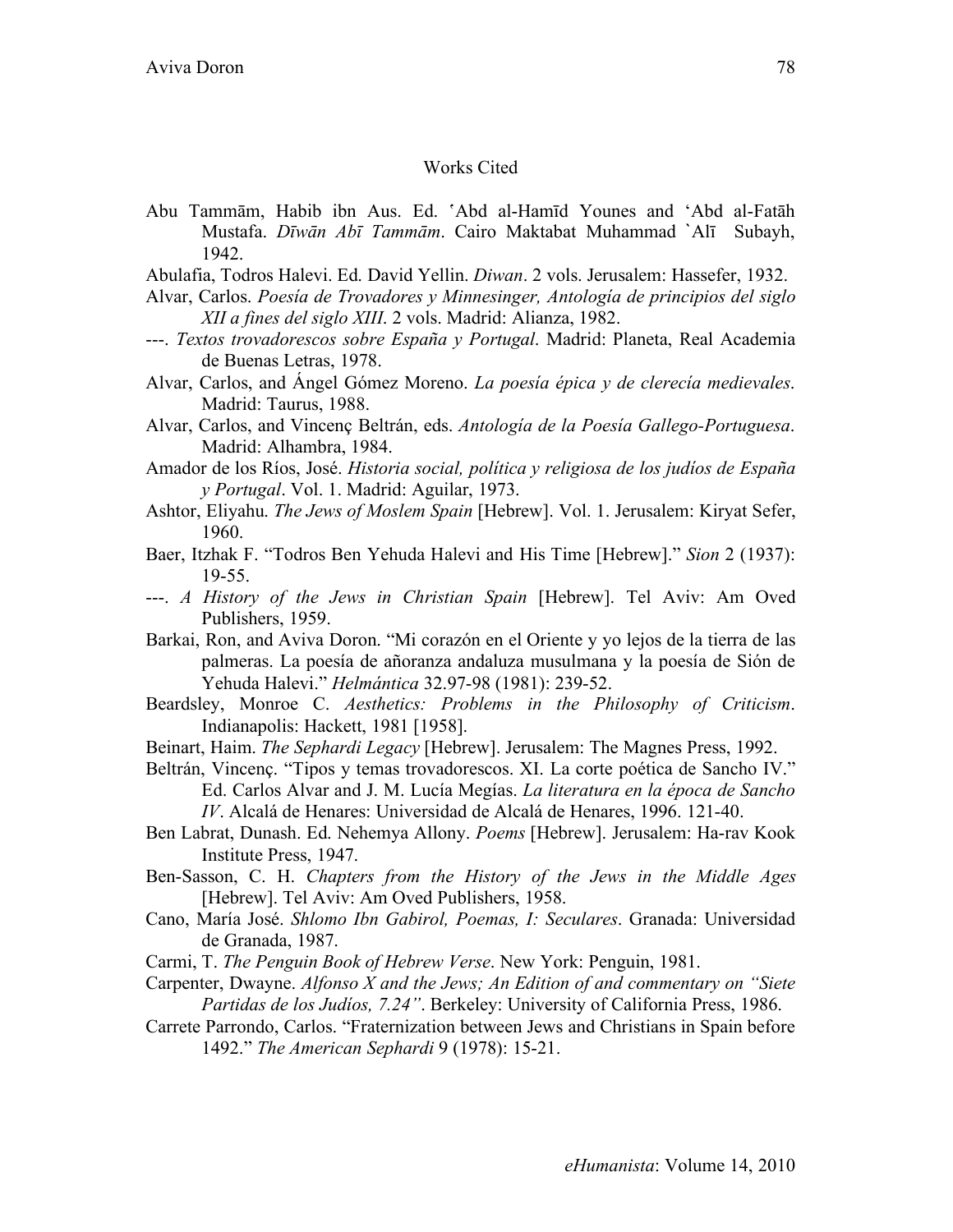- Castro, Américo. *España en su historia: Cristianos, moros y judíos*. Barcelona: Crítica, 1983.
- ---. Trans. Edmund L. King. *The Structure of Spanish History*. Princeton, NJ: Princeton University Press, 1954.
- Cole, Peter. *Collected Poems of Shlomo Ibn Gabirol*. Princeton, NJ: Princeton University Press, 2001.
- Deyermond, Alan D. Trans. Carlos Pujol. *Historia de la literatura española La Edad Media*. Barcelona: Crítica, 1984.
- Díaz Esteban, Francisco. "La convivencia lingüística del Árabe, el Hebreo y el Romance reflejada en un documento del siglo XIV." Ed. Carlos Carrete Parrondo. *Actas del I Congreso Internacional Encuentro de las Tres Culturas*. Toledo: Ayuntamiento de Toledo, 1983. 1: 195-205.
- Doron, Aviva. "Basic Trends in Yehuda ha-Levi Criticism: Rationalisms, Romanticism, Myth [Hebrew]." Ed. Nurit Govrin. *Peles: Articles on Criticism*. Tel Aviv: Tel Aviv University Press, 1980. 279-308.
- ---. "Zion Ha-Lo Tisha-li: The acsepnes and the Poetic Elements" [Hebrew]. Ed. Zvi Malachi. *Be-noam Siah, Aharon Mirsky Jubilee Volume*. Jerusalem: Haberman Institute, 1986. 233-39.
- ---. "El Encuentro de las Tres Culturas reflejado en la poesía de Todros Ben Yehuda Halevi Abulafia." Ed. Carlos Carrete. *Actas del IV Congreso Internacional, Encuentro de las Tres Culturas*. Tel Aviv: University of Tel Aviv and Ayuntamiento de Toledo, 1988. 43-50.
- ---. "'Dios haz que el Rey se apiade de mí'. Entrelazamiento de lo sacro y lo profano en la poesía hebreo-toledana en el transfondo de la poesía cristiano-española." *Sefarad* 46 (1986): 151-60.
- ---. "A Discussion of the Affinities between Hebrew Poetry in Toledo and the Literary Environment. A Comparative Study between the Prologue for 'Las Cantigas de Santa Maria' written by Alfonso the Wise and the Personal Poetry of Todros Halevi Abulafia" [Hebrew]. *Criticism and Interpretation Journal for Research in Jewish Literature* 32 (1998): 81-94.
- ---. "La imagen de Alfonso X el Sabio en la creación literaria hebrea." *Actas del XII Congreso de la Asociación Internacional de Hispanistas*. Birmingham, England: University of Birmingham**,** 1995. 1: 129-40.
- ---. "The Poetry of Todros Halevi Abulafia as a reflection of Cultural Contacts, a Hebrew Poet in Christian Spain." Eds. Yedida Stillman and Norman Stillman. *From Iberia to Diaspora*. Leiden: Brill, 1999. 282-90.
- ---. "The Two Levels of Shlomo Ibn Gabirol's Poetry" [Hebrew]. Ed. Zvi Malachi. *Studies of Shlomo Ibn Gabirol's Poetry*. Tel Aviv: Tel Aviv University, 1985. 53-77.
- ---. "Todros Abulafia y la poesía castellana." Eds. J. Paredes Núñez y A. Soria Olmedo. *Literatura general y comparada*. Granada: Universidad, 1989. 31-42.
- ---. *A Hebrew Poet in Christian Spain* [Hebrew]. Tel-Aviv: Dvir, 1989.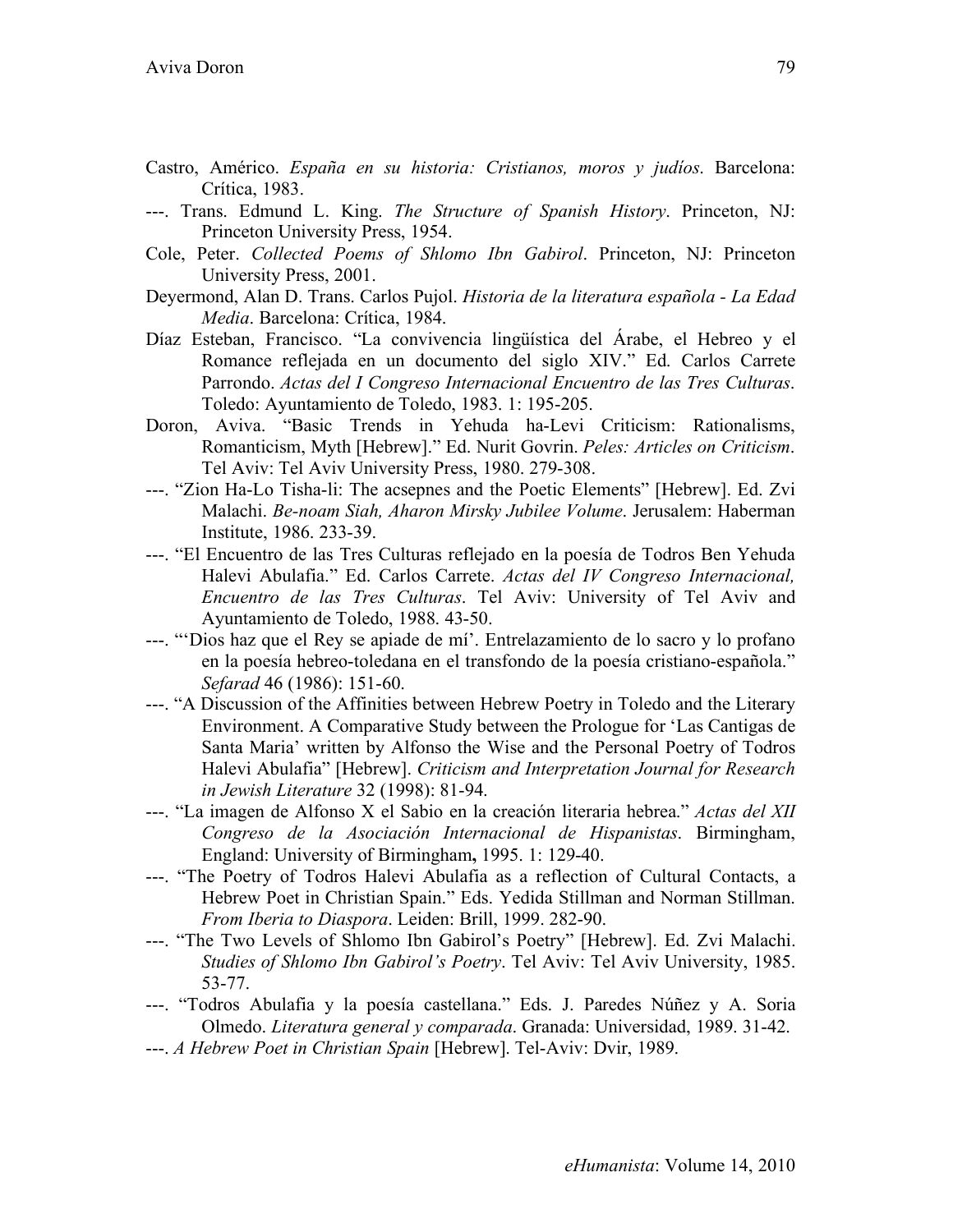Dronke, Peter. *The Medieval Lyric*. New York: Cambridge University Press, 1968.

- Drory, Rina. *The Emergence of Jewish-Arabic Literary Contacts at the Beginning of the Tenth Century: Literature, Meaning, Culture* [Hebrew]. Tel Aviv: Publications of the Porter Institute for Poetics & Semiotics, Tel Aviv University, 1988.
- Eliot T. S. "The Social Function of Poetry." *Essays On Poetry and Poets*. London: Faber and Faber, 1957. 15-25.
- Fleischer, Ezra. *Hebrew Liturgical Poetry in the Middle Ages* [Hebrew]. Jerusalem: Keter, 1975.
- Gerber, Jane S. *The Jews of Spain: A History of the Sephardic Experience*. New York: The Free Press, 1992.
- Gil, José S. *La escuela de traductores de Toledo y sus colaboradores judíos*. Toledo: CSIC, Instituto Provincial de Investigación y Estudios Toledanos, 1985.
- Guttmann, Julius. *Philosophy of Judaism*. Jerusalem: Bialik Institute Press, 1963.
- Gutwirth, Eleazar. "Actitudes judías hacia los cristianos en la España del siglo XV: Ideario de los traductores del latín." Ed. Carlos Carrete Parrondo. *Actas del I Congreso Internacional Encuentro de las Tres Culturas*. Toledo: Ayuntamiento de Toledo, 1983. 2: 189-96.
- Hazan, Ephraim. *The Poetics of the Sephardi Piyut According to the Liturgical Poetry of Yehuda Halevi* [Hebrew]. Jerusalem: Magnes, 1986.
- Heineman, Yitzhak, "The Philosopher and the Poet in Light of Several *Piyyutim* of Rabbi Yehuda ha-Levi" [Hebrew]. *Knesset* 7 (1934): 261-69.
- Husik, Isaac. *A History of Medieval Jewish Philosophy*. New York: Macmillan, 1973.
- Ibn 'Abd Rabihi, Shihāb al- Dīn Ahmed. Ed. Ibrāhīm ibn ʻAlī Husrī. *The Unique Necklace* [Arabic]. Cairo: al-Matba`ah al-Amirah, 1903.
- Ibn al-Kattānī, Muhamad bin Hassan Ibn Kattānī. Ed. Ihsan Abbas. *The Book of Poetical Figures of the Poets of al-Andalus* [Arabic]. Beirut: Dar al-Thaqafah, 1966.
- Ibn Hazm, Abu Muhammad Ali ibn Ahmad. Trans. A. J. Arberry. *The Ring of the Dove: A Treatise on the Art and Practice of Arab Love*. London: Luzac Oriental, 1994.
- Idel, Moshe. "Jewish Thought in Medieval Spain" [Hebrew]. Ed. Haim Beinart. *Moreshet Sepharad: The Sephardi Legacy*. Jerusalem: The Magnes Press, The Hebrew University, 1992. 203-07.
- Lazar, Moshe. "Cupid, the lady, and the poet: Modes of love at Eleanor of Aquitain's Court." Ed. William W. Kibler. *Eleanor of Aquitain, Patron and Politician*. Austin & London: University of Texas Press, 1975.
- ---. *Amour Courtois et fin'amors dans la literature du XIIè siècle*. Paris: Klinksiesk, 1964.
- León Tello, Pilar. *Los judíos de Toledo*. Madrid: CSIC, 1979.
- Levin, Israel. *The Embroidered Coat: the Genres of Hebrew Secular Poetry* [Hebrew]. Tel Aviv: Hakibbutz Hameuchad, 1995.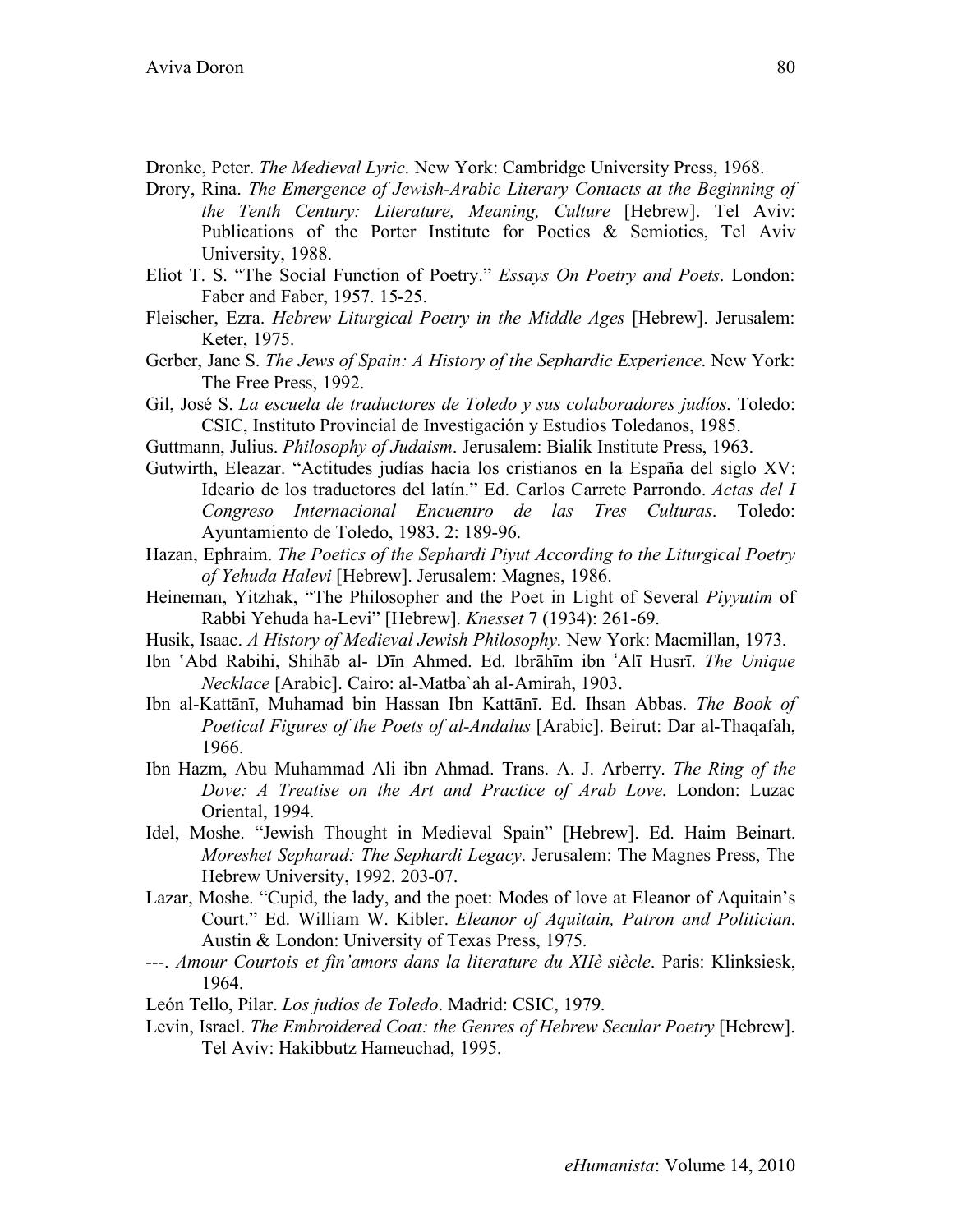- López Estrada, Francisco. "Mester de clerecía: las palabras y el concepto." *Journal of Hispanic Philology* 3 (1978): 165-73.
- ---. *Introducción a la literatura medieval española*. Madrid: Gredos, 1974.
- Luzzatto, Shmuel David. *Betulat bat Yehuda* [Hebrew]. Prague: M.J. Landau, 1840. ---. *Diwan* [Hebrew]. Amsterdam: I. Levisson, 1864.
- Margolis, Joseph. "The Logic of Interpretation." *Bucknell Review* 7 (1958): 244-59.
- Márquez Villanueva, Francisco. "The Alfonsine Cultural Concept." Eds. Francisco
- Márquez Villanueva & C. A. Vega. *Alfonso X of Castile. The Learned King (1221- 1284). An International Symposium, Harvard University, Massachusetts*. Cambridge, Massachusetts: Harvard University Press, 1990. 76-109.
- ---. *El Concepto Cultural Alfonsí*. Madrid: Editorial Mapfre, 1994.
- Menéndez Pidal, Ramón. *Poesía juglaresca y orígenes de las literaturas románicas*. Madrid: Espasa Calpe, 1957.
- Pagis, Dan. *Innovation and Tradition in Secular Hebrew Poetry: Spain and Italy* [Hebrew]. Jerusalem: Keter Israel, 1976.
- ---. *Secular Poetry and Poetic Theory, Moses Ibn Ezra and His Contemporaries* [Hebrew]. Jerusalem: Bialik Institute Press, 1970.
- Pères, Henri. Trans. Mercedes García Arenal. *Esplendor de al-Ándalus*. Madrid: Hiperión, Madrid, 1953.
- Ratzaby, Yehuda. *Borrowed Motifs in Jewish Literature* [Hebrew]. Ramat Gan: Bar-Ilan University Press, 2006.
- Ravitzky, Aviezer. *Maimonidean Essays* [Hebrew]. Tel Aviv: Shocken Publising House, 2006.
- Riquer, Martín de. *Los trovadores, historia literaria y textos*. 3 vols. Barcelona: Planeta, 1975.
- Romano, David. *La ciencia hispanojudía*. Madrid: Editorial Mapfre, 1992.
- Roth, Norman. "Jewish translators at the court of Alfonso X." *Thought* 60.239 (1985): 439-55.
- ---. "New light on the Jews and Mozarabic Toledo." *AJS* [Association for Jewish Studies] *Review* 11.2 (1986): 189-220.
- Sáenz Badillos, Ángel. *Dunash Ben Labrat, Shirim*. Granada: Authorial Edit., 1980.
- ---. *Menahem ben-Saruq, Mahberet*. Granada: Authorial Edit., 1986.
- Sáenz Badillos, Ángel, and Judit Targarona Borrás. *Poetas hebreos de Al-Andalus (siglos X-XII). Antología*. Córdoba: El Almendro, 1988.
- Sáenz Badillos, Ángel, Judit Targarona Borrás, and Aviva Doron. *Yehuda Halevi, poemas y estudios literarios*. Madrid: Clásicos Alfaguara, 1994.
- Scheindlin, Raymond P. *The Song of the Distant Dove: Judah Halevi's Pilgrimage*. Oxford; New York: Oxford University Press, 2008.
- Schippers, Arie "Spanish-Hebrew Poetry and the Arabic Literary Tradition: Arabic Themes in Hebrew Andalusian Poetry." *The Jewish Quarterly Review, New Series* 87.3/4 (Jan.-Apr. 1997): 369-72.